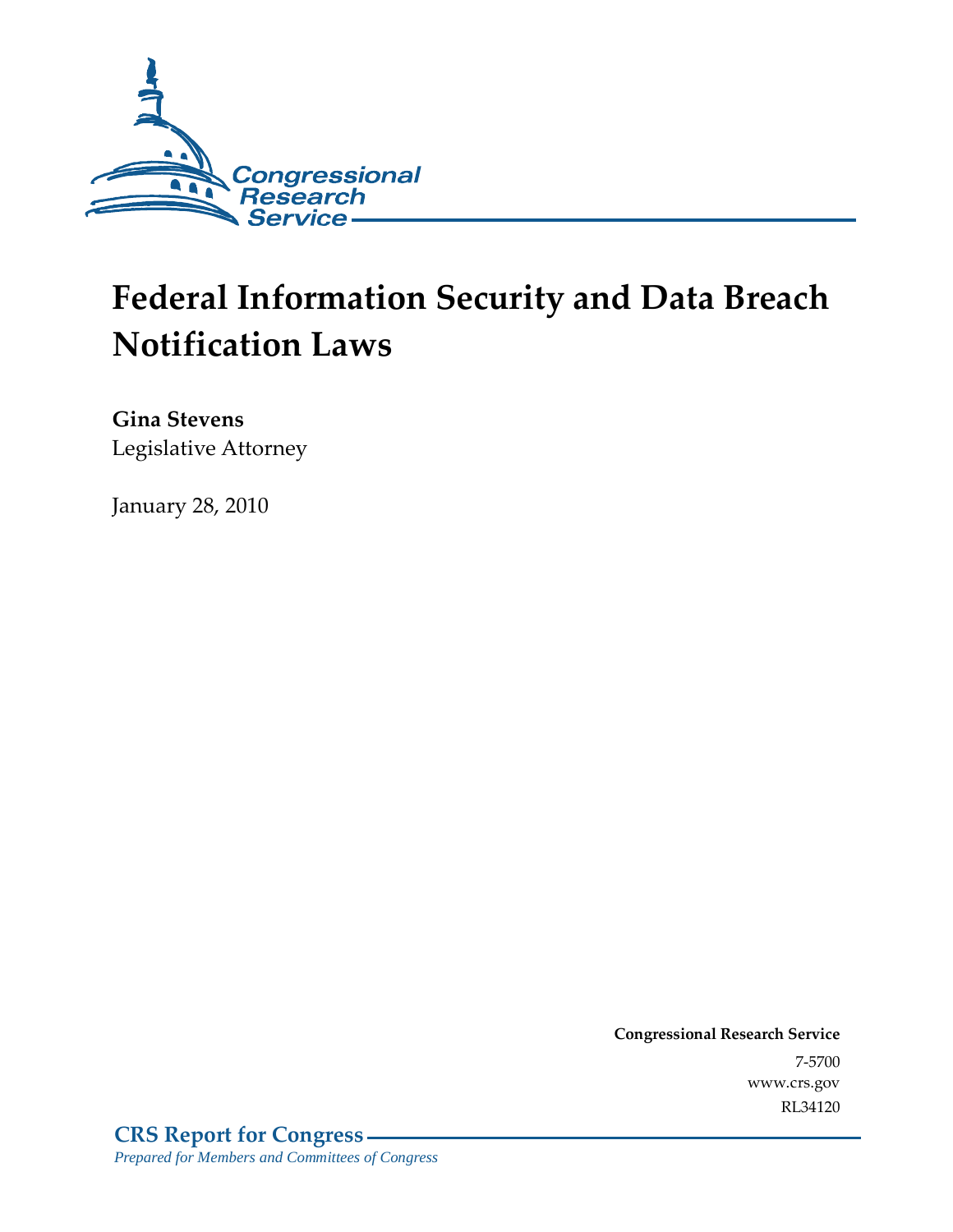# **Summary**

The following report describes information security and data breach notification requirements included in the Privacy Act, the Federal Information Security Management Act, Office of Management and Budget Guidance, the Veterans Affairs Information Security Act, the Health Insurance Portability and Accountability Act, the Health Information Technology for Economic and Clinical Health Act, the Gramm-Leach-Bliley Act, the Federal Trade Commission Act, and the Fair Credit Reporting Act. Also included in this report is a brief summary of the Payment Card Industry Data Security Standard (PCI DSS), an industry regulation developed by VISA, MasterCard, and other bank card distributors.

Information security laws are designed to protect personally identifiable information from compromise, unauthorized disclosure, unauthorized acquisition, unauthorized access, or other situations where unauthorized persons have access or potential access to such information for unauthorized purposes. Data breach notification laws typically require covered entities to implement a breach notification policy, and include requirements for incident reporting and handling and external breach notification.

Expectations of many are that efforts to enact data security legislation will continue in 2010. In the first session of the  $111<sup>th</sup>$  Congress the House passed H.R. 2221 (Rush and Stearns), the Data Accountability and Trust Act, which would apply only to businesses engaged in interstate commerce, and require data security programs and notification of breaches to affected consumers. The Senate Judiciary Committee approved S. 139 (Feinstein), the Data Breach Notification Act, which would apply to any agency, or business engaged in interstate commerce; and S. 1490 (Leahy), the Personal Data Privacy and Security Act of 2009, which would apply to business entities engaged in interstate commerce and require data security programs and notification to individuals affected by a security breach. S. 1490 also includes data accuracy requirements for data brokers, and requirements concerning government acccess to and use of commercial data.

For related reports, see the Current Legislative Issues Web page for "Privacy and Data Security" available at http://www.crs.gov/Pages/subissue.aspx?cliid=2105&parentid=14. This report will be updated.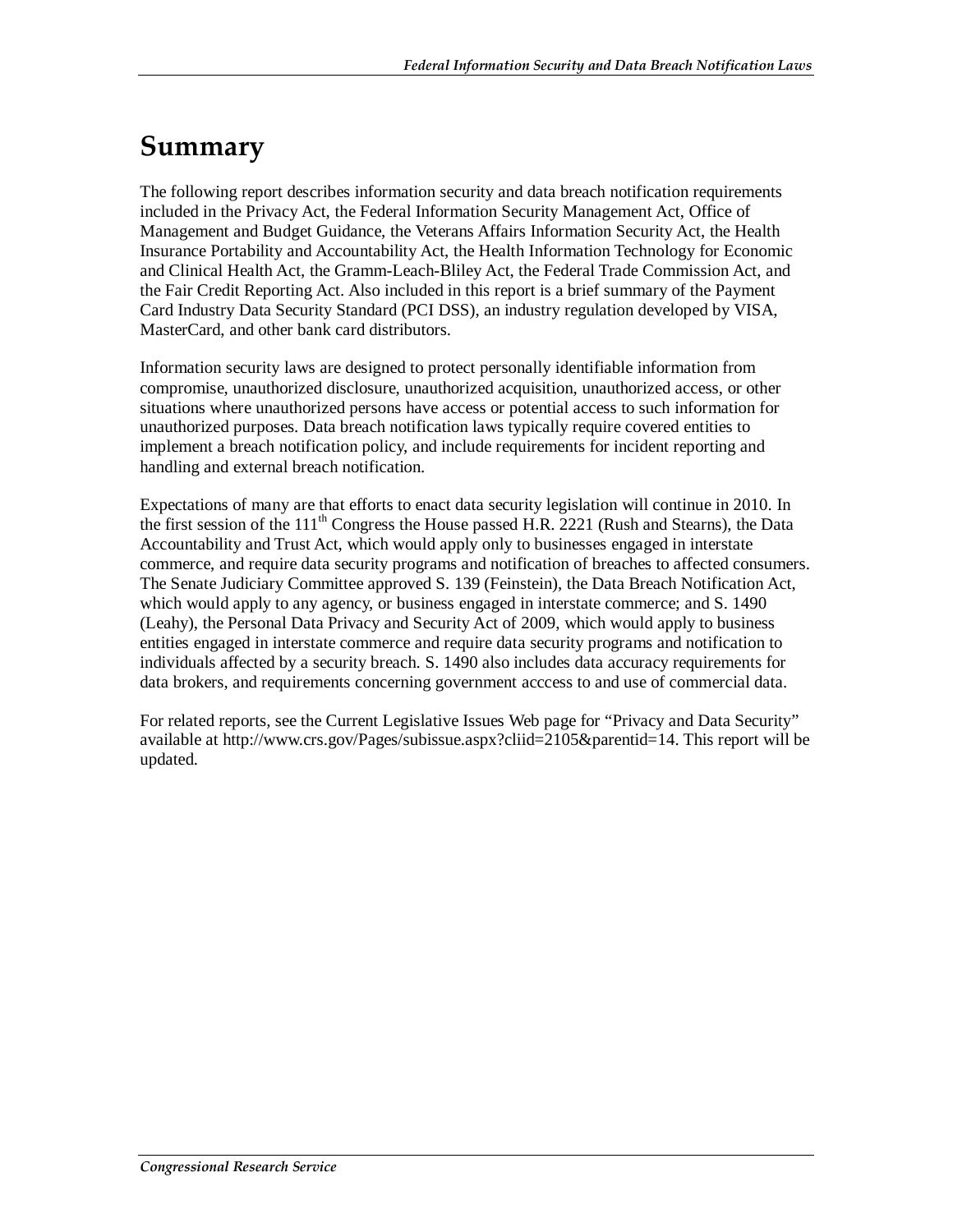# **Contents**

| Application of the HIPAA Security Provisions and Penalties to Business            |  |
|-----------------------------------------------------------------------------------|--|
|                                                                                   |  |
|                                                                                   |  |
|                                                                                   |  |
|                                                                                   |  |
|                                                                                   |  |
|                                                                                   |  |
|                                                                                   |  |
|                                                                                   |  |
| Response Programs for Unauthorized Access to Customer Information and             |  |
|                                                                                   |  |
|                                                                                   |  |
| Fair Credit Reporting Act, as amended by the Fair and Accurate Transactions Act21 |  |
|                                                                                   |  |

### **Contacts**

|--|--|--|--|--|--|--|--|--|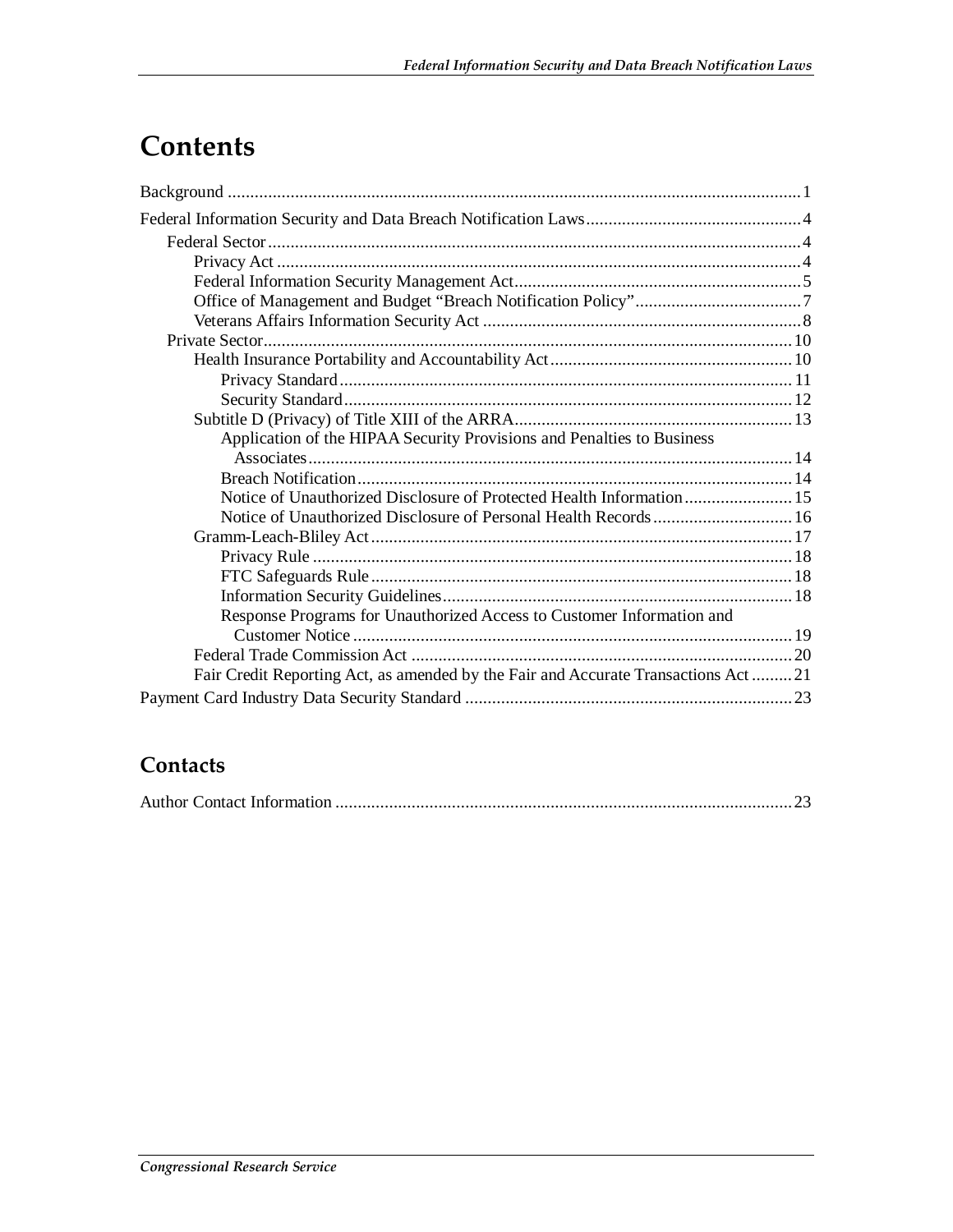# **Background**

Because of questions about the security of sensitive personal information, this report provides an overview of federal information security and data breach notification laws that are applicable to certain entities that collect, maintain, own, possess, or license sensitive personal information.<sup>1</sup>

Information security laws are designed to protect personally identifiable information or sensitive personal information from compromise, and from unauthorized disclosure, acquisition, access, or other situations where unauthorized persons have access or potential access to personally identifiable information for unauthorized purposes. Data breach notification laws typically require covered entities to implement a breach notification policy, and include requirements for incident reporting and handling and external breach notification. A data breach occurs when there is a loss or theft of, or other unauthorized access to, data containing sensitive personal information that results in the potential compromise of the confidentiality or integrity of data. Data breach notification laws typically cover "personally identifiable information" or "individually identifiable information."

No single federal law or regulation governs the security of all types of sensitive personal information. Determining which federal law, regulation, and guidance is applicable depends in part on the entity or sector that collected the information, and the type of information collected and regulated. Under federal law certain sectors are legally obligated to protect certain types of sensitive personal information. These obligations were created, in large part, when federal privacy legislation was enacted in the credit, financial services, health care, government, securities, and Internet sectors. Federal regulations were issued to require certain entities to implement information security programs and provide breach notice to affected persons.<sup>2</sup>

For example, there are federal information security requirements applicable to all federal government agencies (FISMA) and a federal information security law applicable to a sole federal department (Veterans Affairs). In the private sector, different laws apply to private sector entities engaged in different businesses. This is what is commonly referred to as a sectoral approach to the protection of personal information.

Some critics say that current laws focus too closely on industry-specific uses of information, like credit reports or medical data, rather than on protecting the privacy of individuals.<sup>3</sup> Others believe the sectoral approach to the protection of personal information reflects not only variations in the types of information collected (e.g., government, private sector, health, financial, etc.), but also differences in the regulatory framework for particular sectors. Others advocate a national standard

<u>.</u>

<sup>&</sup>lt;sup>1</sup> For a discussion of Section 222 of the Communications Act of 1934, as amended (47 U.S.C. 222), which establishes a duty for telecommunications carrier to protect the confidentiality of customers' customer proprietary network information (CPNI), see CRS Report RL34409, *Selected Laws Governing the Disclosure of Customer Phone Records by Telecommunications Carriers*, by Kathleen Ann Ruane. For a discussion of Sections 302 and 404 of the Sarbanes-Oxley Act of 2002, P.L. 107-204, which require public companies to ensure that they have implemented appropriate information security controls with respect to their financial information, see CRS Report RS22482, *Section 404 of the Sarbanes-Oxley Act of 2002 (Management Assessment of Internal Controls): Current Regulation and Congressional Concerns*, by Michael V. Seitzinger.

<sup>&</sup>lt;sup>2</sup> Smedinghoff, Thomas J., The State of Information Security Law: A Focus on the Key Legal Trends (May 2008). Available at SSRN: http://ssrn.com/abstract=1114246.

<sup>3</sup> Tom Zeller, Jr., *"Breach Points Up Flaws in Privacy Laws,"* N.Y. Times, Feb. 24, 2005 at A1.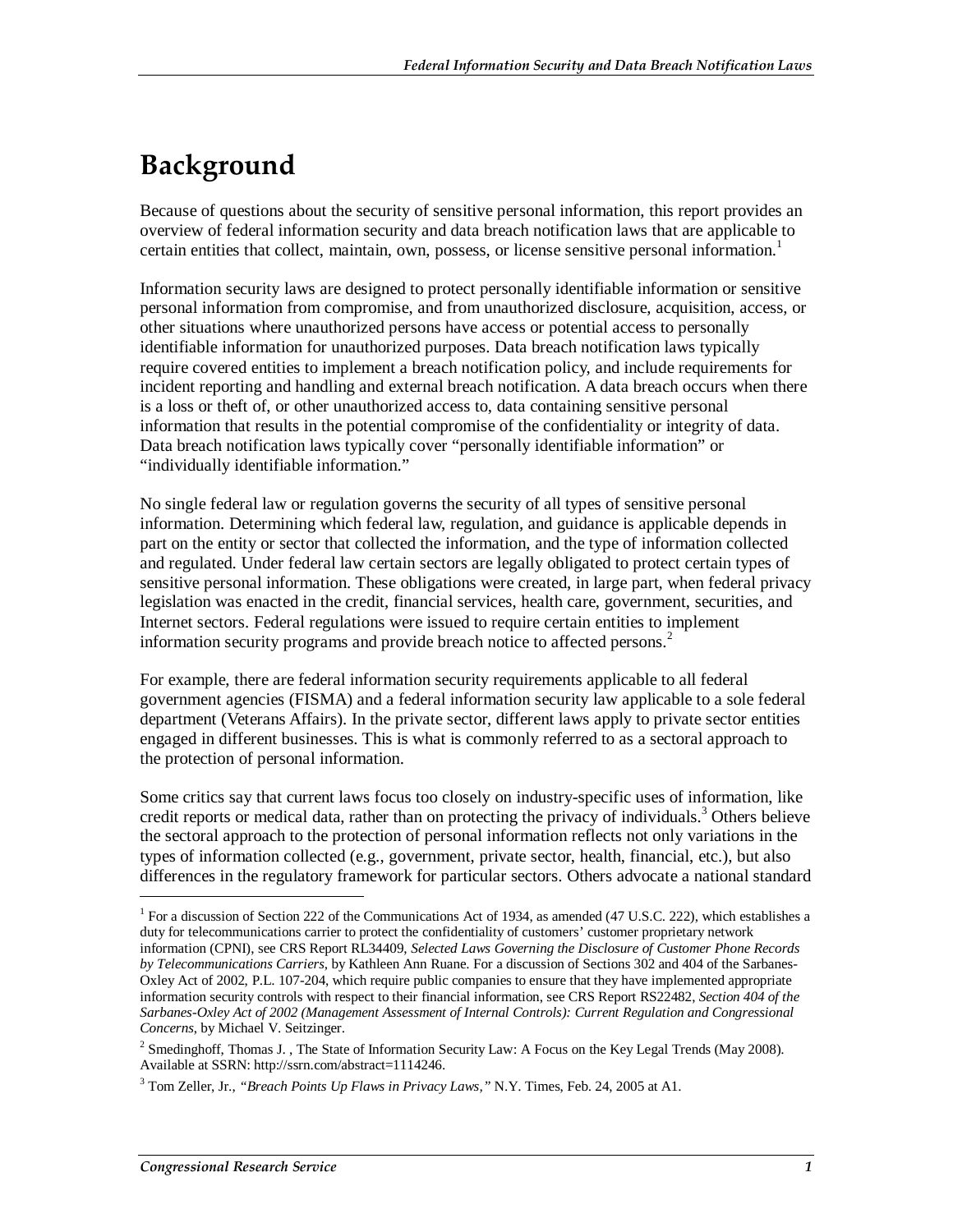for entities that maintain personal information in order to harmonize legal obligations.<sup>4</sup> Others distinguish between private data held by the government and private data held by others, and advocate a higher duty of care for governments with respect to sensitive personal information in the U.S. public sector and to data breaches.<sup>5</sup>

In the absence of a comprehensive federal data breach notification law, the majority of states have passed bills or introduced legislation to require businesses and/or government agencies to notify persons affected by breaches involving their sensitive personal information, and in some cases to implement information security programs to protect the security, confidentiality, and integrity of data.<sup>6</sup> As of December 9, 2009, 45 states, the District of Columbia, Puerto Rico, and the Virgin Islands have enacted legislation requiring notification of security breaches involving personal information.<sup>7</sup> Several states have reportedly considered legislation to hold retailers liable for third party companies' costs arising from data breaches (California, Connecticut, Illinois, Massachusetts, Minnesota, New Jersey, Texas, and Wisconsin). <sup>8</sup> Many states provide a safe harbor for an entity that is regulated by state or federal law and maintains procedures pursuant to such laws, rules, regulations, or guidelines. Reportedly 29 states impose similar duties for the public and private sectors, 14 states do not, and Oklahoma's law applies only to the public sector.<sup>9</sup>

Numerous data breaches and computer intrusions have been disclosed by the nation's largest data brokers, retailers, educational institutions, government agencies, health care entities, financial institutions, and Internet businesses. The Privacy Rights Clearinghouse chronicles and reports that over 345 million records containing sensitive personal information<sup>10</sup> were involved in security breaches in the U.S. since January 2005.<sup>11</sup> From February 2005 to December 2006, 100 million personal records were reportedly lost or exposed.<sup>12</sup> In 2006 the personal data of 26.5 million veterans was breached when a VA employee's hard drive was stolen from his home. In 2007 the retailer TJX Companies revealed that 46.2 million credit and debit cards may have been compromised during the breach of its computer network by unauthorized individuals.<sup>13</sup> In 2008 the Hannaford supermarket chain revealed that approximately 4 million debit and credit card numbers were compromised when Hannaford's computer systems were illegally accessed while

9 See Froomkin, *supra* text accompnying notes 53-56

<sup>4</sup> The President's Identity Theft Task Force, *Combating Identity Theft: A Strategic Plan*, April 2007 at http://www.identitytheft.gov/reports/StrategicPlan.pdf.

<sup>5</sup> A. Michael Froomkin, "Government Data Breaches," *University of Miami Legal Studies Research Paper No. 2009- 20.* Available at SSRN: http://ssrn.com/abstract=1427964.

<sup>6</sup> See *Security Breach Legislation 2009*, National Conference of State Legislatures at http://www.ncsl.org/default.aspx? tabid=18325

<sup>7</sup> See *State Security Breach Notification Laws 2009*, National Conference of State Legislatures at http://www.ncsl.org/ programs/lis/cip/priv/breachlaws.htm.

<sup>&</sup>lt;sup>8</sup> See Timothy P. Tobin, In Response To TJX Data Breach, One State Enacts Legislation Imposing New Security and Liability Obligations; Similar Bills Pending in Five Other States, at http://privacylaw.proskauer.com/. The Minnesota bill was signed into law on May 21, 2007. 2007 Minn. Laws Ch. 108, H.F. 1758.

<sup>&</sup>lt;sup>10</sup> Sensitive personal information generally includes an individual's name, address, or telephone number, in conjunction with the individual's Social Security number, driver's license number, account number, credit or debit card number, or a personal identification number or password.

<sup>&</sup>lt;sup>11</sup> Privacy Rights Clearinghouse, A Chronology of Data Breaches, at http://www.privacyrights.org/ar/ ChronDataBreaches.htm.

<sup>12</sup> Tom Zeller, *An Ominous Milestone: 100 Million Data Leaks*, N. Y. Times, Dec. 18, 2006, at C3.

<sup>13</sup> U.S. Securities and Exchange Commission*, Form 10-K Annual Report: The TJX Cos., Inc.,* http://www.sec.gov/ Archives/edgar/data/109198/000095013507001906/b64407tje10vk.htm.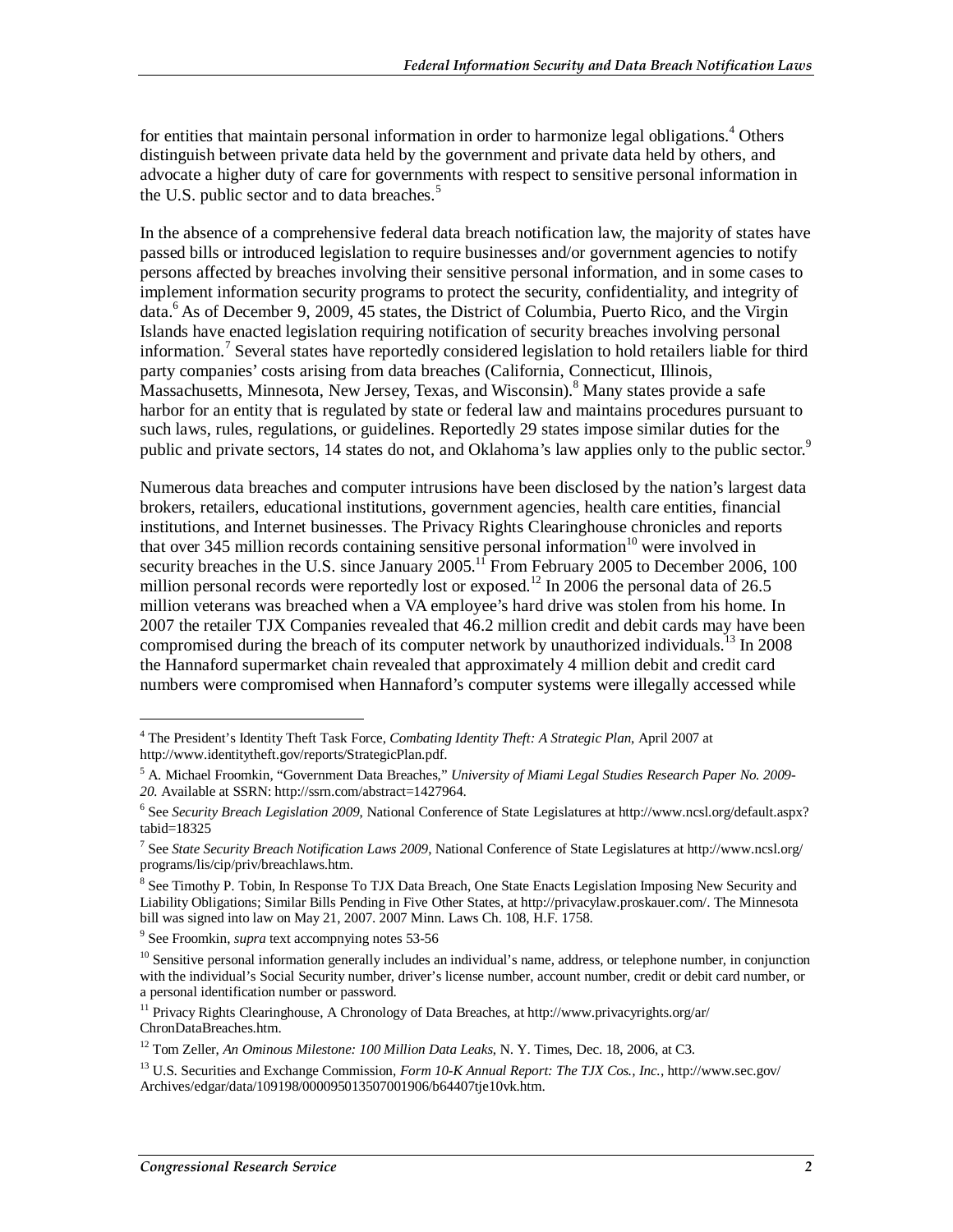the cards were being authorized for purchase. There were 1,800 reported cases of fraud connected to the computer intrusion. In 2009, personal information from Health Net on almost half a million Connecticut residents, and 1.5 million patients nationally (including patients in Arizona, New Jersey, and New York) was breached.<sup>14</sup> The information had been compressed, but not encrypted.

Data breaches involving sensitive personal information may result in identity theft and financial crimes (e.g., credit card fraud, phone or utilities fraud, bank fraud, mortgage fraud, employmentrelated fraud, government documents or benefits fraud, loan fraud, and health-care fraud). Identity theft involves the misuse of any identifying information, which could include name, SSN, account number, password, or other information linked to an individual, to commit a violation of federal or state law.<sup>15</sup> According to the Federal Trade Commission, identity theft is the most common complaint from consumers in all 50 states, and accounts for over 35% of the total number of complaints the Identity Theft Data Clearinghouse received for calendar years 2004, 2005, and 2006. In calendar year 2006,16 of the 674,354 complaints received, 246,035 or 36% were identity theft complaints.<sup>17</sup> With continued media reports of data security breaches,<sup>18</sup> concerns about new cases of identity theft are widespread.<sup>19</sup>

These public disclosures have heightened interest in the security of sensitive personal information; $^{20}$  security of computer systems; applicability of federal laws to the protection of sensitive personal information; adequacy of enforcement tools available to law enforcement officials and federal regulators; business and regulation of data brokers;<sup>21</sup> liability of retailers, credit card issuers, payment processors, banks, and furnishers of credit reports for costs arising from data breaches; remedies available to individuals whose personal information was accessed without authorization; $^{22}$  prosecution of identity theft crimes related to data breaches; and criminal liability of persons responsible for unauthorized access to computer systems.<sup>23</sup>

<sup>&</sup>lt;sup>14</sup> According to the Privacy Rights Clearinghouse, Connecticut Attorney General Richard Blumenthal is suing Health Net of Connecticut for failing to secure private patient medical records and financial information involving 446,000 Connecticut enrollees and promptly notify consumers exposed by the security breach. The AG is seeking a court order blocking Health Net from continued violations of HIPAA by requiring that any protected health information contained on a portable electronic device be encrypted. This case marks the first action by a state attorney general involving violations of HIPAA since the Health Information Technology for Economic and Clinical Health (HITECH) Act, which authorized state attorneys general to enforce HIPAA.

<sup>&</sup>lt;sup>15</sup> P.L. 105-318, Identity Theft Assumption and Deterrence Act; 18 U.S.C. § 1028.

<sup>&</sup>lt;sup>16</sup> The last year for which Identity Theft Victim Complaint Data is available.

<sup>&</sup>lt;sup>17</sup> Federal Trade Commission, *Identity Theft Victim Complaint Data*, Feb. 7, 2007, at http://www.ftc.gov/bcp/edu/ microsites/idtheft/downloads/clearinghouse\_2006.pdf.

<sup>&</sup>lt;sup>18</sup> See Nancy Trejos, "Identity Theft Gets Personal: When a Debit Card Number Is Stolen, America's New Crime Wave Hits Home," Washington Post at F01 (Jan. 13, 2008).

<sup>19</sup> CRS Report R40599, *Identity Theft: Trends and Issues*, by Kristin M. Finklea

<sup>&</sup>lt;sup>20</sup> BNA E-Commerce Law Daily, Data Privacy Expected To Be High Priority for House Commerce Panel, Jan. 15, 2010.

<sup>21</sup> See U.S. Government Accountability Office, *Personal Information: Key Federal Privacy Laws Do Not Require Information Resellers to Safeguard All Sensitive Data* 56, GAO-06-674, June 26, 2006, at http://www.gao.gov/ new.items/d06674.pdf.

<sup>22</sup> See CRS Report RL31919, *Federal Laws Related to Identity Theft*, by Gina Stevens.

<sup>23</sup> See CRS Report 97-1025, *Cybercrime: An Overview of the Federal Computer Fraud and Abuse Statute and Related Federal Criminal Laws*, by Charles Doyle.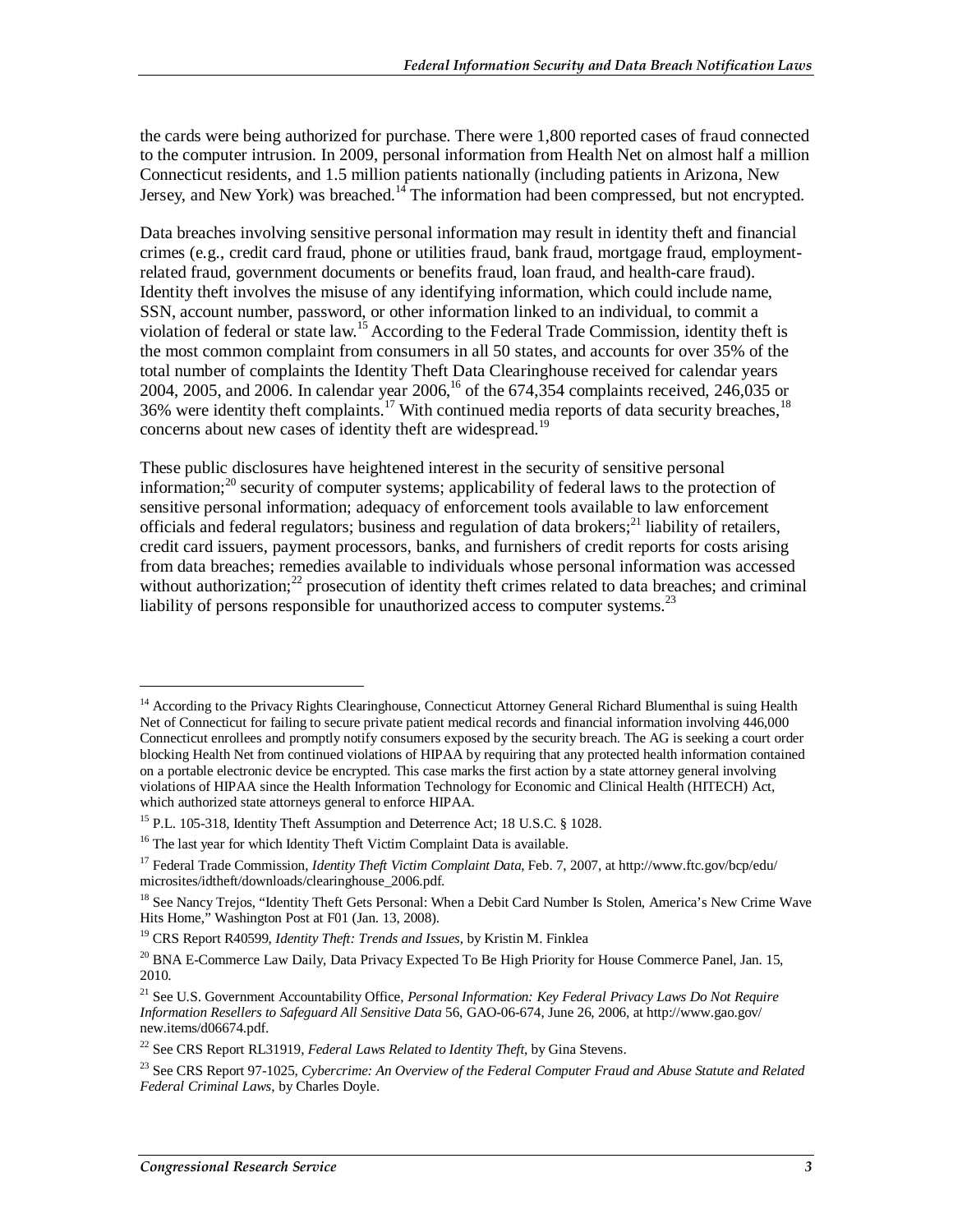# **Federal Information Security and Data Breach Notification Laws**

The following report describes information security and data breach notification requirements included in the Privacy Act, the Federal Information Security Management Act, Office of Management and Budget Guidance, the Veterans Affairs Information Security Act, the Health Insurance Portability and Accountability Act, the Health Information Technology for Economic and Clinical Health Act, the Gramm-Leach-Bliley Act, the Federal Trade Commission Act, and the Fair Credit Reporting Act.

### **Federal Sector**

In August 2009, the Department of Health and Human Services (HHS) issued interim final breach notification regulations to implement Section 13402 of the Health Information Technology for Economic and Clinical Health (HITECH) Act (P.L. 111-5), that apply to breaches of protected health information occurring on or after September 23, 2009.<sup>24</sup> Also in 2009, the Federal Trade Commission issued a final rule pursuant to Section 13407 of the HITECH Act requiring certain Web-based businesses to notify consumers when the security of their electronic health information is breached.  $^{25}$  The FTC rule applies to both vendors of personal health records which provide online repositories that people can use to keep track of their health information and entities that offer third-party applications for personal health records.

### **Privacy Act**

The Privacy Act is the principal law governing the federal government's information privacy program. Other relevant federal laws include the Computer Matching and Privacy Protection Act of  $1988<sup>26</sup>$  and Section 208 of the E-Government Act of 2002 which requires agencies to conduct privacy impact assessments on new information technology systems and electronic information collections.<sup>27</sup> The Privacy Act of 1974<sup>28</sup> governs the collection, use, and dissemination of a "record"<sup>29</sup> about an "individual"<sup>30</sup> maintained by federal agencies in a "system of records."<sup>31</sup> The act defines a "record" as any item, collection, or grouping of information about an individual that is maintained by an agency and contains his or her name or another personal identifier. In order for an agency record to be protected by the Privacy Act, it must be retrieved by individual name

<sup>24</sup> Subpart D—Notification in the Case of Breach of Unsecured Protected Health Information, 45 C.F.R. Part 164.400 *et seq.*

<sup>&</sup>lt;sup>25</sup> Health Breach Notification Rule, 16 C.F.R. 318.

<sup>&</sup>lt;sup>26</sup> 5 U.S.C. § 552a note.

 $27$  44 U.S.C. § 3501 note.

<sup>28 5</sup> U.S.C. § 552a.

 $^{29}$  5 U.S.C. § 552a(a)(4).

<sup>&</sup>lt;sup>30</sup> "The term "individual" means a citizen of the United States or an alien lawfully admitted for permanent residence." 5 U.S.C. § 552a(2).

<sup>&</sup>lt;sup>31</sup> The act defines "system of records" as a group of records under the control of any agency from which information is retrieved by the name of the individual or by an individual identifier. *Id* at § 552a(a)(5).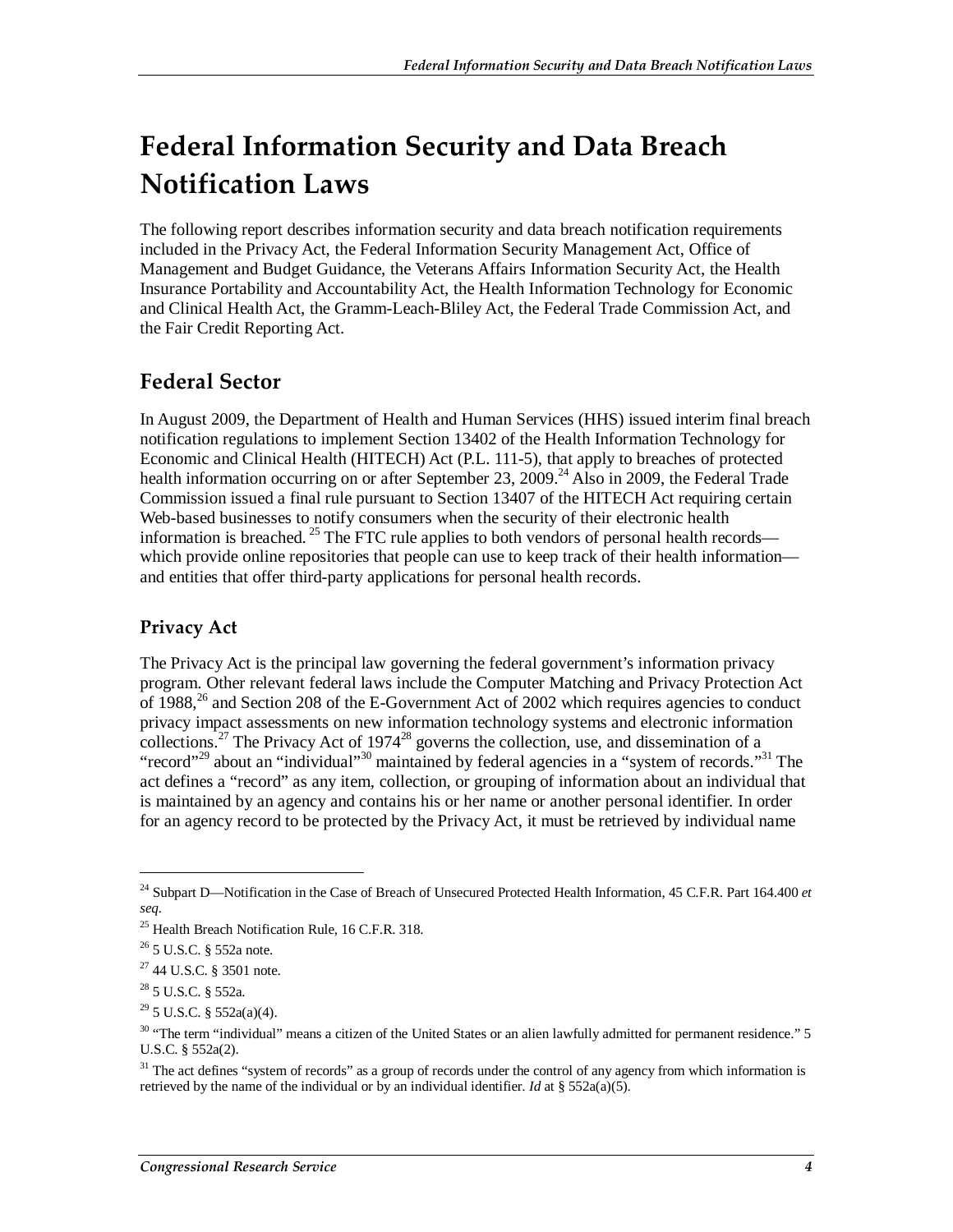or individual identifier. The Privacy Act also applies to systems of records created by government contractors.<sup>32</sup> The Privacy Act does not apply to private databases.

The Privacy Act prohibits the disclosure of any record maintained in a system of records to any person or agency without the written consent of the record subject, unless the disclosure falls within one of twelve statutory exceptions. The act allows most individuals to seek access to records about themselves, and requires that personal information in agency files be accurate, complete, relevant, and timely.<sup>33</sup> The subject of a record may challenge the accuracy of information. The Privacy Act requires that when agencies establish or modify a system of records, they publish a "system-of-records notice" in the Federal Register.<sup>34</sup>

Each agency that maintains a system of records is required to "establish appropriate administrative, technical, and physical safeguards to insure the security and confidentiality of records and to protect against any anticipated threats or hazards to their security or integrity which could result in substantial harm, embarrassment, inconvenience, or unfairness to any  $indivial$   $"35$ 

The Privacy Act provides legal remedies that permit an individual to seek enforcement of the rights granted under the act. The individual may bring a civil suit against the agency whenever an agency fails to compy with the act "in such a way as to have an adverse effect on an individual."<sup>36</sup> The court may order the agency to amend the individual's record, enjoin the agency from withholding the individual's records, and may award actual damages of \$1,000 or more to the individual for intentional or wilful violations.<sup>37</sup> Courts may also assess attorneys fees and costs. The act also contains criminal penalties; federal employees who fail to comply with the act's provisions may be subjected to criminal penalties.

The Office of Management and Budget (OMB) is required to prescribe guidelines and regulations for the use by agencies in implementing the act, and provide assistance to and oversight of the implementation of the  $act.^{38}$ 

#### **Federal Information Security Management Act**

FISMA is the principal law governing the federal government's information security program. Title III of the E-Government Act of 2002, the Federal Information Security Management Act of 2002 (FISMA),<sup>39</sup> requires federal government agencies to provide information security

 $37$  Shortly after the breach of the personal data of 26.5 million veterans in 2006 by the Department of Veterans Affairs, veterans groups filed a class-action lawsuit alleging violations of the Administrative Procedure Act and the Privacy Act. *Vietnam Veterans of America, Inc. et al. V. Nicholson*, No. 1:06-cv-01038-JR (D. D.C. filed June 6, 2006).

38 5 U.S.C. § 552a(v). 40 Fed. Reg. 28976 (July 9, 1975).

39 Title III of the E-Government Act of 2002, P.L. 107-347; 44 U.S.C. § 3541 *et seq.*; see CRS Report RL32357, *Computer Security: A Summary of Selected Federal Laws, Executive Orders, and Presidential Directives*, by John D. Moteff.

<sup>32 5</sup> U.S.C. § 552(m).

<sup>33 5</sup> U.S.C. § 552a(e)(5).

<sup>&</sup>lt;sup>34</sup> The Federal Register notice must identify, among other things, the type of data collected, the types of individuals about whom information is collected, the intended "routine" uses of data, and procedures that individuals can use to review and correct personal information. 5 U.S.C. § 552e(4).

<sup>35 5</sup> U.S.C. § 552a(e)(10).

 $36$  5 U.S.C. § 552a(g)(1)(D).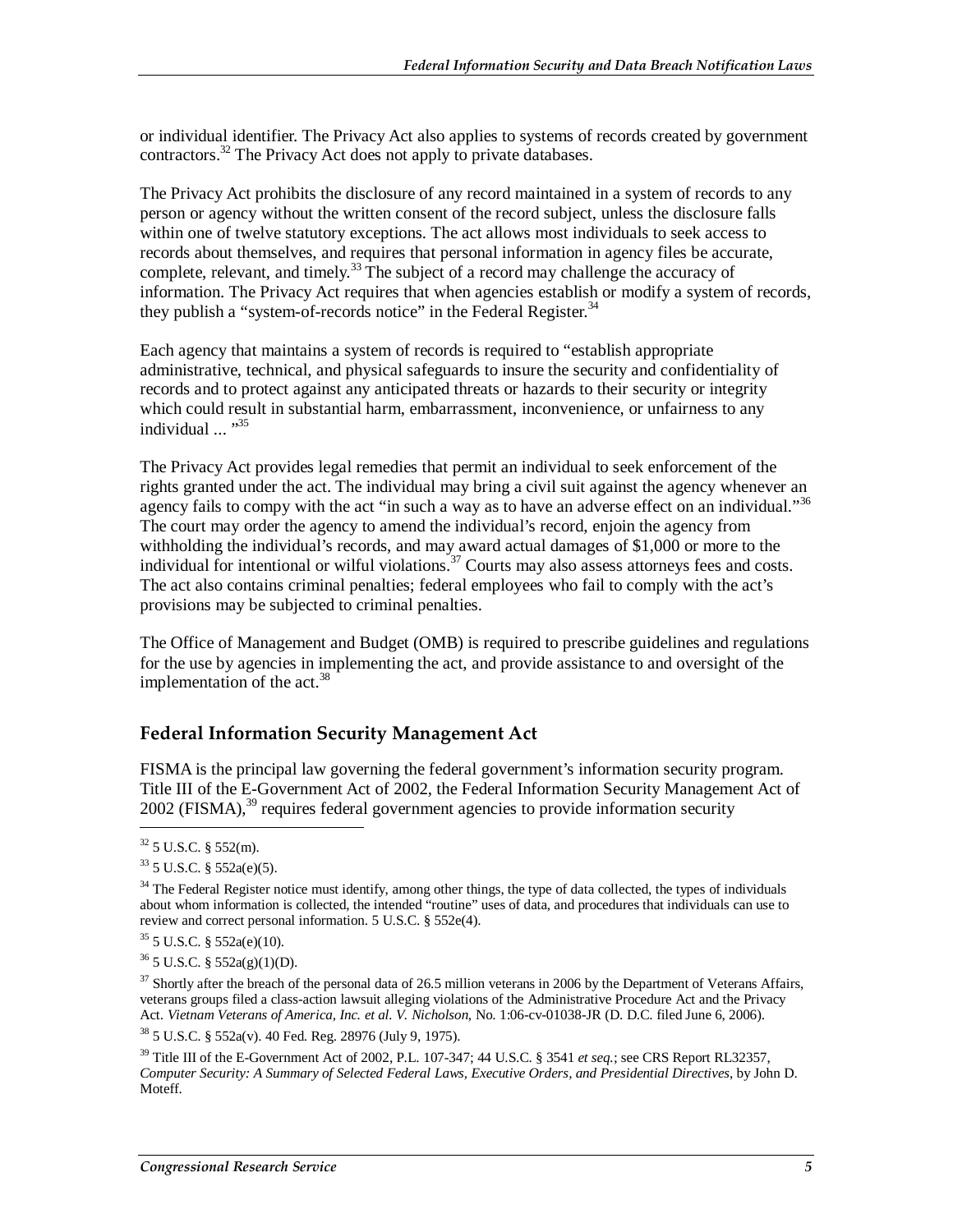protections for agency information and information systems.<sup>40</sup> Agencies are required to develop, document, and implement an agency wide program "providing information security protections commensurate with the risk and magnitude of the harm resulting from unauthorized access, use, disclosure, disruption, modification, or destruction of (i) information collected or maintained by or on behalf of the agency; and (ii) information systems used or operated by an agency or by a contractor of an agency or other organization on behalf of an agency."<sup>41</sup>

The agency's information security plan also must include procedures for detecting, reporting, and responding to security incidents; notifying and consulting with the Federal information security incident center and with law enforcement agencies and relevant Offices of Inspector General.<sup>42</sup> The National Institute of Standards and Technology (NIST) is responsible for developing standards and guidelines for providing adequate information security for all agency operations and assets, except for national security systems. Agencies are required to comply with the information security standards developed by  $NIST^{43}$  Agencies must also conduct, annually, an independent evaluation of their security programs. The evaluations are forwarded to the Director of the Office of Management and Budget, for an annual report to Congress.44 The Director's authorities do not include national security systems.<sup>45</sup>

Agency heads are responsible for compliance with FISMA's requirements and related information security policies, procedures, standards, and guidelines, and for ensuring that senior agency officials provide information security. The authority to ensure compliance is delegated to the agency Chief Information Officer (CIO). FISMA also assigns specific policy and oversight responsibilities to the Office of Management and Budget (OMB).

1

(i) the function of which—

<sup>&</sup>lt;sup>40</sup> Information security means protecting information and information systems from unauthorized access, use, disclosure, disruption, modification, or destruction in order to provide integrity, confidentiality, and availability. 44 U.S.C. § 3542.

<sup>41 44</sup> U.S.C. § 3544(a)(1)(A).

 $42$  44 U.S.C. § 3544(b)(7).

<sup>43 44</sup> U.S.C. § 3544(a)(1)(B); 40 U.S.C. § 11331.

<sup>&</sup>lt;sup>44</sup> See generally Information Security: Agencies Report Progress, but Sensitive Data Remain at Risk: Hearings Before the Subcomms. of the House Comm. on Oversight and Government Reform,  $110^{th}$  Cong. 6-8 (2007), available at http://www.gao.gov/new.items/d07935t.pdf.

<sup>&</sup>lt;sup>45</sup> FISMA defines a national security system, in statute, as:

Any computer system (including any telecommunications system) used or operated by an agency or by a contractor of an agency, or other organization on behalf of an agency—

<sup>(</sup>I) involves intelligence activities;

<sup>(</sup>II) involves cryptologic activities related to national security;

<sup>(</sup>III) involves command and control of military forces;

<sup>(</sup>IV) involves equipment that is an integral part of a weapon or weapons system;

<sup>(</sup>V) ...is critical to the direct fulfillment of military or intelligence missions; or

<sup>(</sup>ii) is protected at all times by procedures established for information that have been specifically authorized under criteria established by an Executive Order or an Act of Congress to be kept classified in the interest of national defense or foreign policy.

The definition explicitly excludes systems that are used for routine administrative and business applications (including payroll, finance, logistics, and personnel management applications). P.L. 107-347,§ 301(b)(1).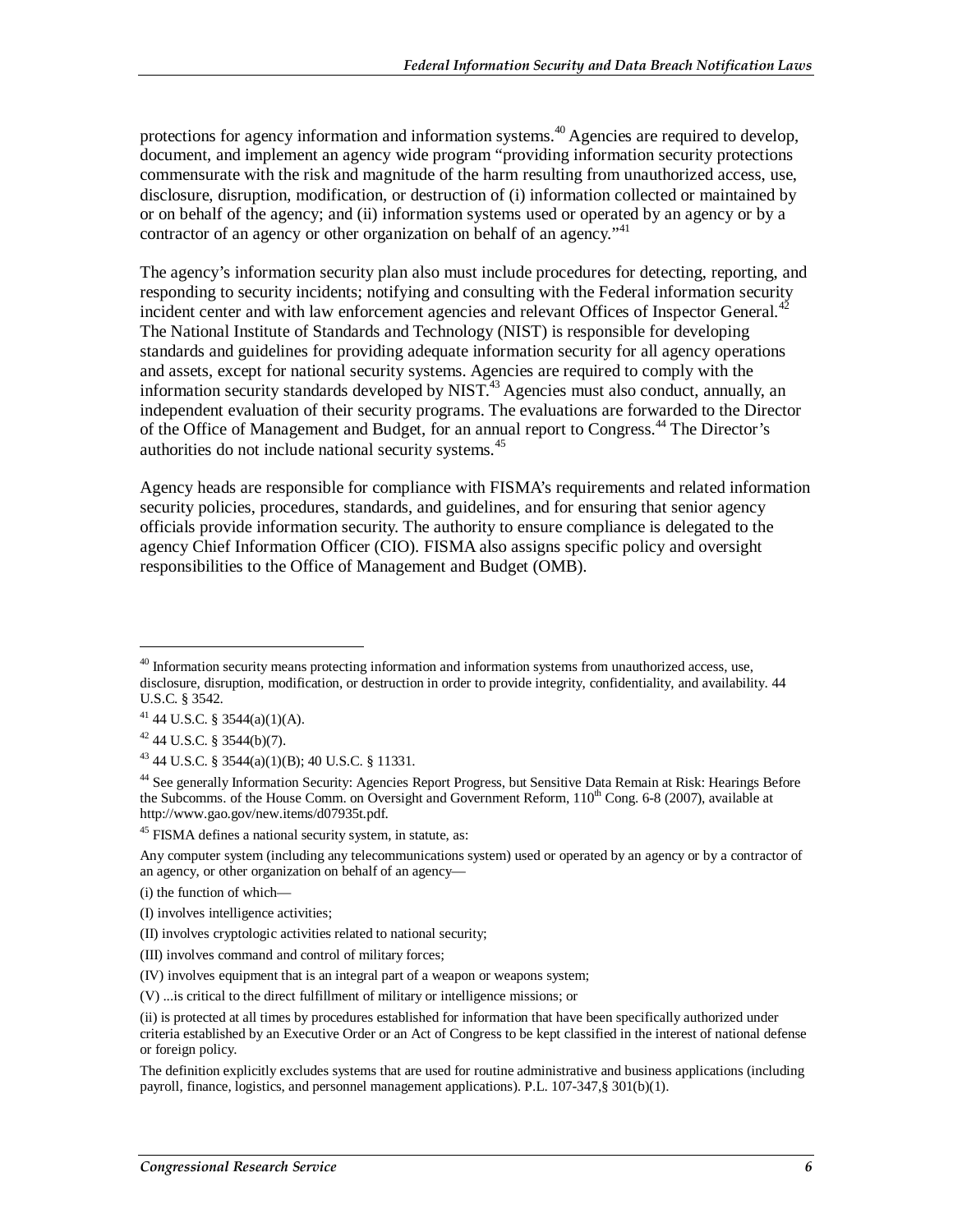#### **Office of Management and Budget "Breach Notification Policy"**

In response to recommendations from the President's Identity Theft Task Force,<sup>46</sup> the Office of Management and Budget issued guidance in May 2007 for federal agencies on "Safeguarding Against and Responding to the Breach of Personally Identifiable Information."47 The OMB Memorandum M-07-16 requires all federal agencies to implement a breach notification policy to safeguard "personally identifiable information" by August 22, 2007 to apply to both electronic systems and paper documents.<sup>48</sup> To formulate their policy, agencies are directed to review existing privacy and security requirements, and include requirements for incident reporting and handling and external breach notification. In addition, agencies are required to develop policies concerning the responsibilities of individuals authorized to access personally identifiable information.

Attachment 1 of the OMB memorandum, Safeguarding Against the Breach of Personally Identifiable Information, reemphasizes agencies' responsibilities under existing law (e.g., the Privacy Act and FISMA), executive orders, regulations, and policy to safeguard personally identifiable information and train employees. Two new privacy requirements and five new security requirements are established. To implement the new privacy requirements, agencies are required to review current holdings of all personally identifiable information to ensure that they are accurate, relevant, timely, and complete, and reduced to the minimum necessary amount. Within 120 days, agencies must establish a plan to eliminate the unnecessary collection and use of social security numbers within eighteen months. Agencies must implement the following five new security requirements (applicable to all federal information): encrypt all data on mobile computers/devices carrying agency data; employ two-factor authentication for remote access; use a "time-out" function for remote access and mobile devices; log and verify all computer-readable data extracts from databases holding sensitive information; and ensure that individuals and supervisors with authorized access to personally identifiable information annually sign a document describing their responsibilities.<sup>49</sup>

Attachment 2 of the OMB Memorandum, Incident Reporting and Handling Requirements, applies to the breach of personally identifiable information in electronic or paper format. Agencies are required to report all incidents involving personally identifiable information within one hour of discovery/detection; and publish a "routine use"<sup>50</sup> under the Privacy Act applying to the disclosure of information to appropriate persons in the event of a data breach.<sup>51</sup>

Attachment 3, External Breach Notification, identifies the factors agencies should consider in determining when notification outside the agency should be given and the nature of the notification. Notification may not be necessary for encrypted information. Each agency is

<sup>46</sup> Exec. Order No. 13,402, 71 FR 27945 (2006).

<sup>47</sup> http://www.whitehouse.gov/omb/memoranda/fy2007/m07-16.pdf.

<sup>&</sup>lt;sup>48</sup> The memo defines the term "personally identifiable information" as "information which can be used to distinguish or trace an individual's identity, such as their name, social security number, biometric records, etc. alone, or when combined with other personal or identifying information which is linked or linkable to a specific individual, such as date and place of birth, mother's maiden name, etc." *Id.*

<sup>&</sup>lt;sup>49</sup> The first four information security requirements were adopted in an earlier memorandum, See OMB Memo 06-16, "Protection of Sensitive Agency Information" at http://www.whitehouse.gov/omb/memoranda/fy2006/m06-16.pdf.

<sup>&</sup>lt;sup>50</sup> The Privacy Act defines a routine use to mean "with respect to the disclosure of a record, the use of such record for a purpose which is compatible with the purpose for which it was collected." 5 U.S.C. § 552a(a)(7).

 $51$  OMB Memorandum M-07-16, p.11.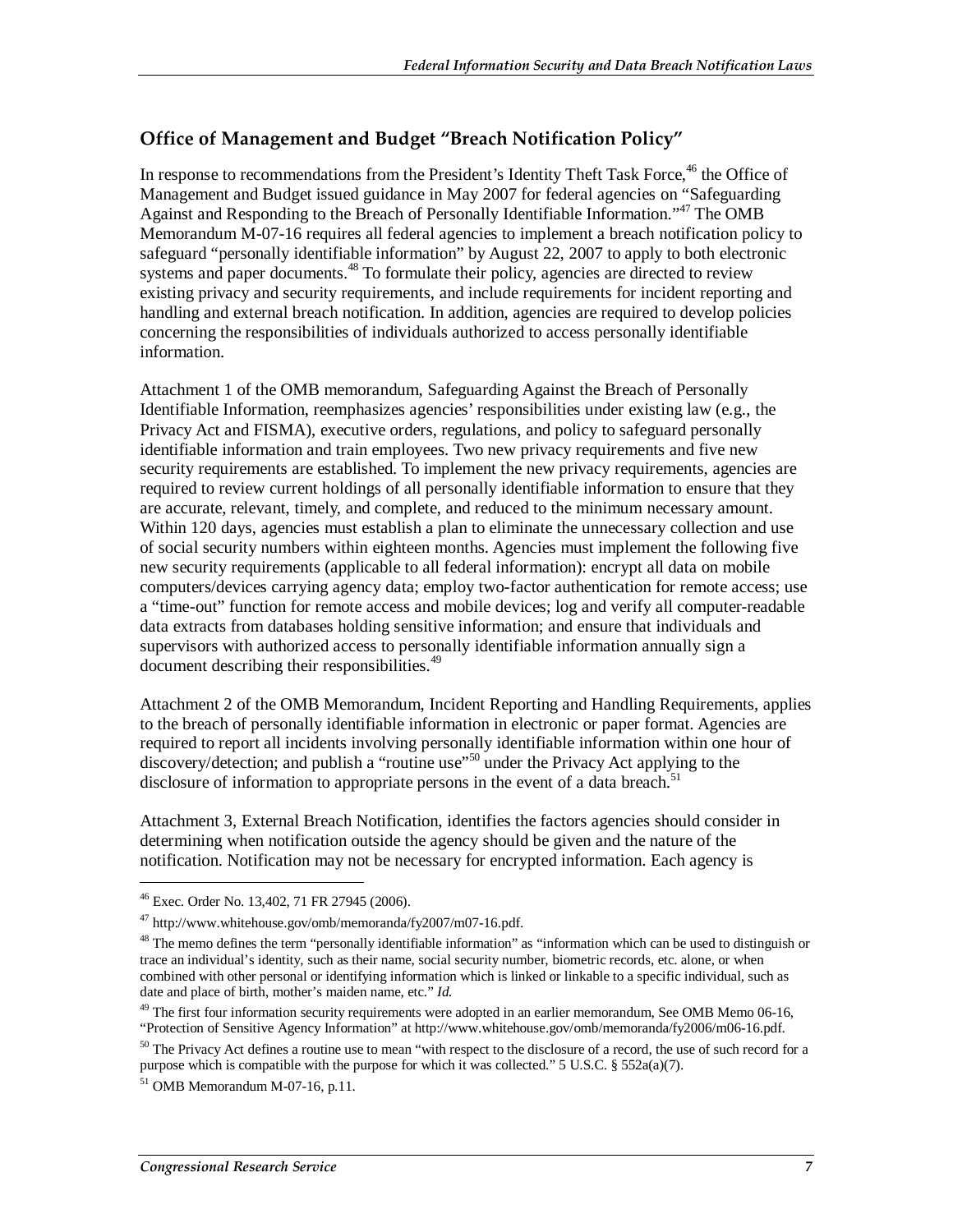directed to establish an agency response team. Agencies must assess the likely risk of harm caused by the breach and the level of risk. Agencies should provide notification without unreasonable delay following the detection of a breach, but are permitted to delay notification for law enforcement, national security purposes, or agency needs. Attachment 3 also includes specifics as to the content of the notice, criteria for determining the method of notification, and the types of notice that may be used.

Attachment 4, Rules and Consequences Policy, directs each agency to develop and implement a policy outlining rules of behavior and identifying consequences and corrective actions available for failure to follow these rules. Supervisors may be subject to disciplinary action for failure to take appropriate action upon discovering the breach or failure to take required steps to prevent a breach from occurring. Rules of behavior and corrective actions should address the failure to implement and maintain security controls for personally identifiable information; exceeding authorized access to, or disclosure to unauthorized persons of, personally identifiable information; failure to report any known or suspected loss of control or unauthorized disclosure of personally identifiable information; and for managers, failure to adequately instruct, train, or supervise employees in their responsibilities. Consequences may include reprimand, suspension, removal, or other actions in accordance with applicable law and agency policy.

#### **Veterans Affairs Information Security Act**

Title IX of P.L.  $109-461$ ,<sup>52</sup> the Veterans Affairs Information Security Act, requires the Veterans Administration (VA) to implement agency-wide information security procedures to protect the VA's "sensitive personal information" (SPI)<sup>53</sup> and VA information systems. P.L. 109-461 was enacted to respond to the May 2006 breach of the personal data of 26.5 million veterans caused by the theft of a VA employee's hard drive from his home.<sup>54</sup>

Pursuant to P.L. 109-461, the VA's information security program is to provide for the development and maintenance of cost effective security controls to protect VA information, in any medium or format, and VA information systems.<sup>55</sup> The information security program is required to include the following elements: periodic assessments of the risk and magnitude of harm that could result from the unauthorized access, use, disclosure, disruption, modification, or destruction of VA information and information systems; policies and procedures based on risk assessments that cost-effectively reduce security risks and ensure information security; implementation of security controls to protect the confidentiality, integrity, and availability of VA information and information systems; plans for security for networks, facilities, systems, or groups of information systems; annual security awareness training for employees and contractors and users of VA information and information systems; periodic testing of security controls; a process for remedial

<sup>&</sup>lt;sup>52</sup> The Veterans Benefits, Health Care, and Information Technology Act of 2006, P.L. 109-461 (December 22, 2006); 38 U.S.C. §§ 5722 *et seq.*

<sup>&</sup>lt;sup>53</sup> "The term "sensitive personal information", with respect to an individual, means any information about the individual maintained by an agency, including the following: (A) Education, financial transactions, medical history, and criminal or employment history. (B) Information that can be used to distinguish or trace the individual's identity, including name, social security number, date and place of birth, mother's maiden name, or biometric records." P.L. 109-461, § 902.

<sup>54</sup> See CRS Report RL33612, *Department of Veterans Affairs: Information Security and Information Technology Management Reorganization*, by Sidath Viranga Panangala.

<sup>55 38</sup> U.S.C. § 5722.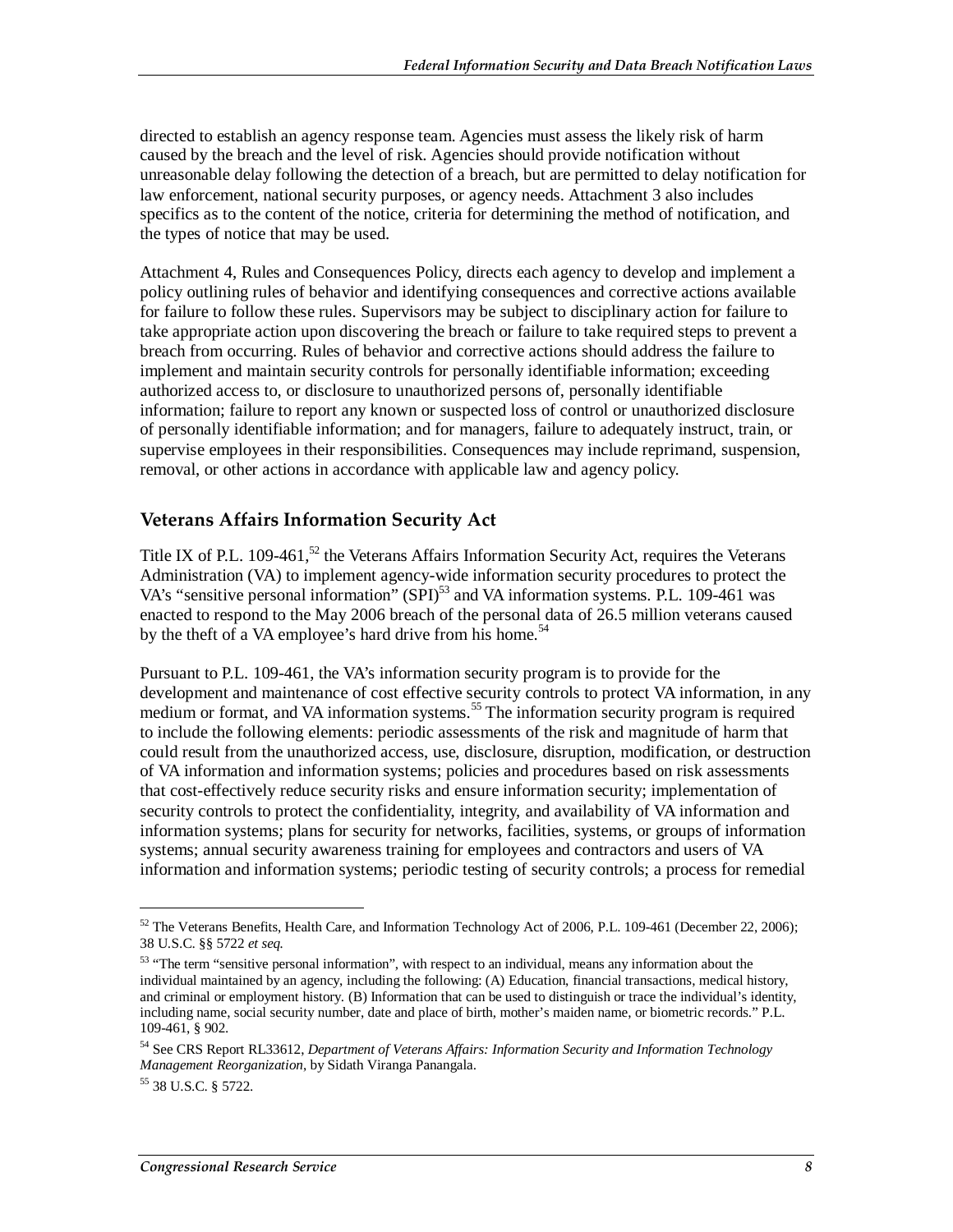actions; procedures of detecting, reporting, and responding to security incidents; and plans and procedures to ensure continuity of operations. Additionally, the VA Secretary is directed to comply with FISMA, and other security requirements issued by NIST and OMB. The law also establishes specific information security responsibilities for the VA Secretary, information technology and information security officials, VA information owners, other key officials, users of VA information systems, and the VA Inspector General.

P.L. 109-461 requires that in the event of a "data breach"<sup>56</sup> of sensitive personal information processed or maintained by the VA Secretary, the Secretary must ensure that as soon as possible after discovery that either a non-VA entity or the VA's Inspector General conduct an independent risk analysis of the data breach to determine the level of risk associated with the data breach for the potential misuse of any sensitive personal information.<sup>57</sup> Based upon the risk analysis, if the Secretary determines that a reasonable risk exists of the potential misuse of sensitive personal information, the Secretary must provide credit protection services in accordance with regulations issued by the VA Secretary.<sup>58</sup>

The VA Secretary is required to report to the Veterans Committees the findings of the independent risk analysis for each data breach, the Secretary's determination regarding the risk for potential misuse of sensitive personal data, and the provision of credit protection services.<sup>59</sup> If the breach involved the sensitive data of DOD civilian or enlisted personnel the Secretary must also report to the Armed Services Committees.<sup>60</sup> In addition, quarterly reports are to be submitted by the VA Secretary to the Veterans Committees of Congress on any data breach of sensitive personal information processed or maintained by the VA during that quarter.<sup>61</sup> With respect to the breach of SPI that the VA Secretary determines to be significant, notice must be provided promptly following the discovery of such data breach to the Veterans Committees, and if the breach involved the SPI of DOD civilian or enlisted personnel also to the Armed Service Committees.<sup>62</sup>

P.L. 109-461 also requires the VA to include data security requirements in all contracts with private-sector service providers that require access to sensitive personal information.<sup>63</sup> All contracts involving access to sensitive personal information must include a prohibition of the disclosure of such information unless the disclosure is lawful and expressly authorized under the contract; and the condition that the contractor or subcontractor notify the Secretary of any data breach of such information. In addition, each contract must provide for liquidated damages to be paid by the contractor to the Secretary in the event of a data breach with respect to any sensitive personal information, and that money shall be made available exclusively for the purpose of providing credit protection services.

<sup>56 &</sup>quot;Data breach means the loss or theft of, or other unauthorized access to, other than an unauthorized access incidental to the scope of employment, data containing sensitive personal information, in electronic or printed form, that results in the potential compromise of the confidentiality or integrity of the data." 38 U.S.C. § 5727(4).

 $57$  38 U.S. C. § 5724(a)(1).

<sup>58 38</sup> U.S. C. § 5724(a)(2).

<sup>59 38</sup> U.S.C. § 5724(c)(1).

 $60$  38 U.S.C. § 5724(c)(2).

<sup>61 38</sup> U.S.C. § 5726.

 $62$  38 U.S.C. § 5724(b).

<sup>63 38</sup> U.S.C. § 5725.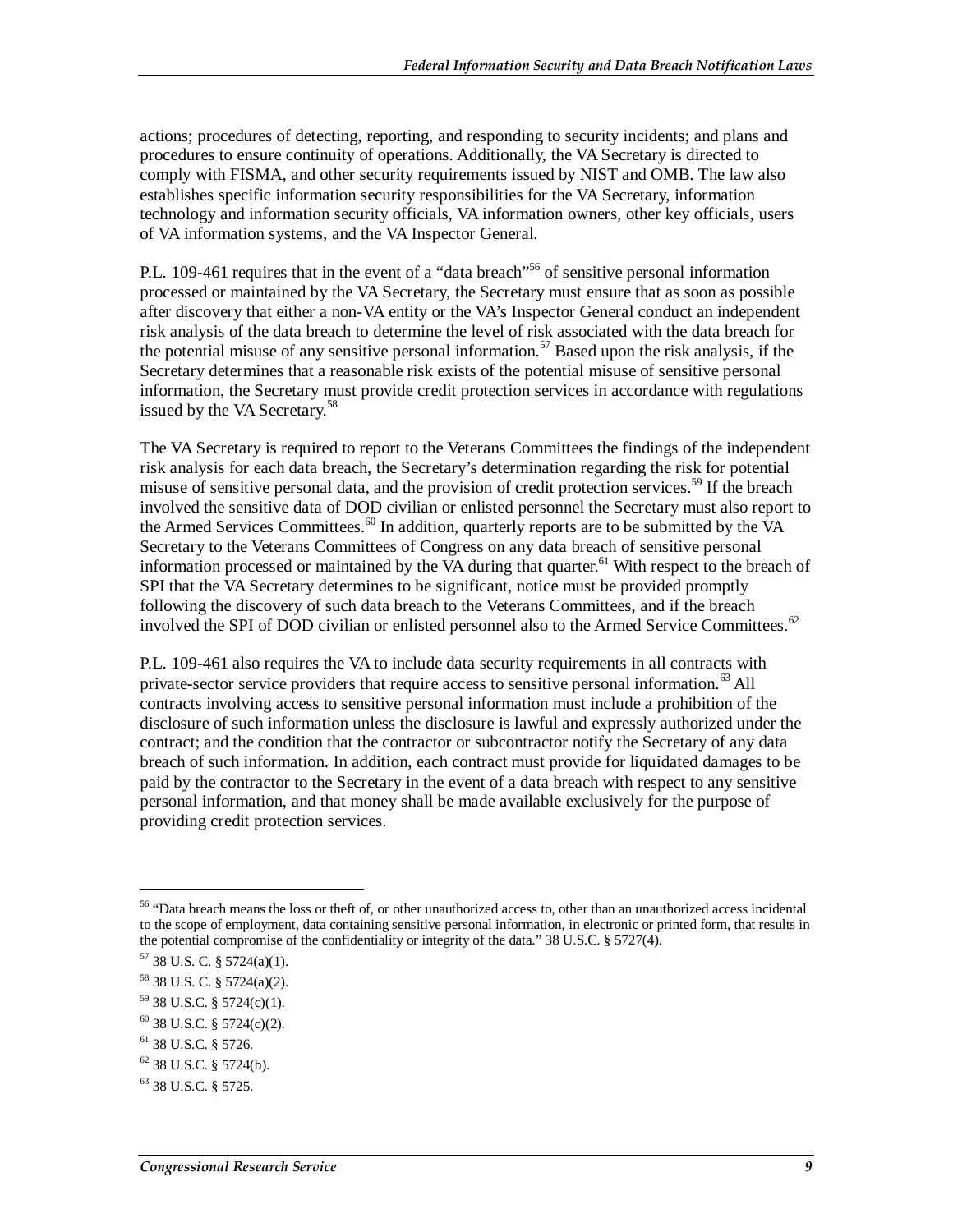P.L. 109-461 requires the Secretary of the VA within 180 days of enactment (by June 22, 2007) to issue interim regulations concerning notification, data mining, fraud alerts, data breach analysis, credit monitoring, identity theft insurance, and credit protection services.<sup>64</sup> Interim final regulations were issued by the VA Deputy Secretary on June 22, 2007 to address data breach security regarding sensitive personal information processed or maintained by the VA.<sup>65</sup> The final regulations, issued April 2008, adopted the interim rule without change.<sup>66</sup> The regulations do not supercede the requirements imposed by other laws such as the Privacy Act, the Health Insurance Portability and Accountability Act, the Fair Credit Reporting Act, and their implementing rules.

### **Private Sector**

Other federal laws, such as the Health Insurance Portability and Accountability Act and the Gramm-Leach-Bliley Act, require private sector covered entities to maintain administrative, technical, and physical safeguards to ensure the confidentiality, integrity, and availability of personal information.

#### **Health Insurance Portability and Accountability Act**

Part C of the Health Insurance Portability and Accountability Act of 1996 (HIPAA),  $\sigma$  requires "the development of a health information system through the establishment of standards and requirements for the electronic transmission of certain health information."<sup>68</sup> These "Administrative Simplification" provisions require the Secretary of Health and Human Services to adopt national standards to: facilitate the electronic exchange of information for certain financial and administrative transactions; establish code sets for data elements; protect the privacy of individually identifiable health information; maintain administrative, technical, and physical safeguards for the security of health information; provide unique health identifiers; and to adopt procedures for the use of electronic signatures.<sup>69</sup>

HIPAA covered entities—health plans, health care clearinghouses, and health care providers who transmit financial and administrative transactions electronically—are required to comply with the national standards and regulations promulgated pursuant to Part  $C^{70}$  Under HIPAA, the Secretary is required to impose a civil monetary penalty on any person failing to comply with the Administrative Simplification provisions in Part C.<sup>71</sup> The maximum civil money penalty (i.e., the

<sup>64 38</sup> U.S. C. § 5724(b).

<sup>65 72</sup> Fed. Reg. 34395 (2007), 38 C.F.R. § 75, Subpart B. The interim final regulations implement the sections of P.L. 109-461 on data breaches, credit protections services, and reporting requirements. A separate rulemaking will be commenced to issue regulations to implement sections of P.L. 109-461 requiring a VA information security program and establishing information security responsibilities. *Id.*

<sup>66 73</sup> Fed. Reg. 19747 (Apr. 11, 2008).

<sup>67</sup> P.L. 104-191, 110 Stat. 1936 (1996), codified in part at 42 U.S.C. §§ 1320d *et seq.;* see CRS Report RL33989, *Enforcement of the HIPAA Privacy and Security Rules*, by Gina Stevens.

<sup>68 42</sup> U.S.C. §§ 1320d—1320d-8.

 $^{69}$  42 U.S.C. §§ 1320d-2(a)-(d). HHS has issued final regulations to adopt national standards for transactions and code sets, privacy, security, and employer identifiers.

 $70$  42 U.S.C. § 1320d-4(b) requires compliance with the regulations within a certain time period by "each person to whom the standard or implementation specification [adopted or established under sections 1320d-1 and 1320d-2] applies.

 $71$  42 U.S.C. § 1320d-5(a).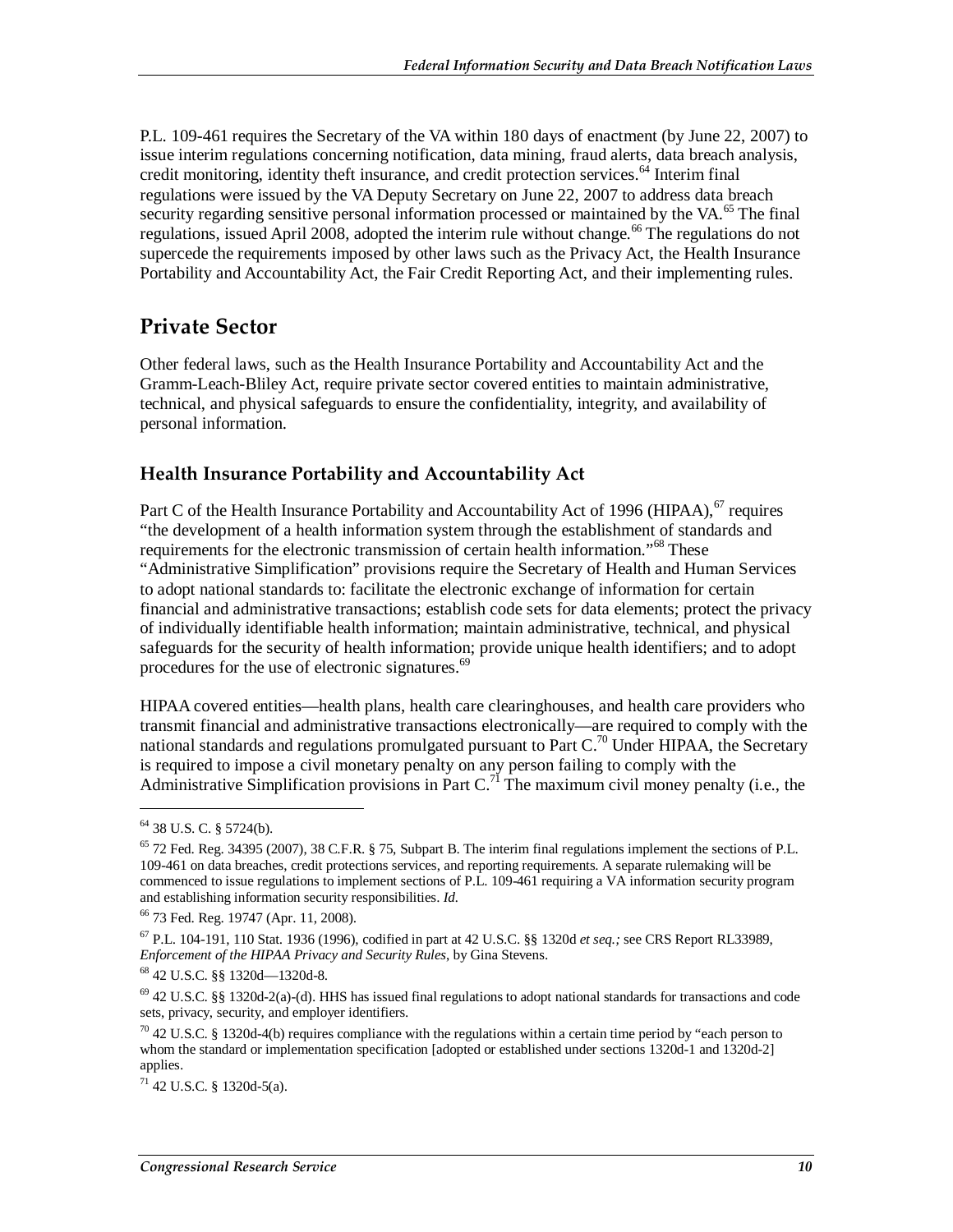fine) for a violation of an administrative simplification provision is \$100 per violation and up to \$25,000 for all violations of an identical requirement or prohibition during a calendar year.<sup>72</sup> HIPAA also establishes criminal penalties for any person who knowingly and in violation of the Administrative Simplification provisions of HIPAA uses a unique health identifier, or obtains or discloses individually identifiable health information.<sup>73</sup> Enhanced criminal penalties may be imposed if the offense is committed under false pretenses, with intent to sell the information or reap other personal gain. The penalties include (1) a fine of not more than \$50,000 and/or imprisonment of not more than one year; (2) if the offense is under false pretenses, a fine of not more than \$100,000 and/or imprisonment of not more than five years; and (3) if the offense is with intent to sell, transfer, or use individually identifiable health information for commercial advantage, personal gain, or malicious harm, a fine of not more than \$250,000 and/or imprisonment of not more than 10 years.<sup>74</sup> These penalties do not affect other penalties imposed by other federal programs.

#### *Privacy Standard*

HIPAA also addressed the privacy of individually identifiable health information and required adoption of a national privacy standard.<sup>75</sup> HHS issued final Standards for Privacy of Individually Identifiable Health Information, known as the Privacy Rule, on April 14, 2003.<sup>76</sup> The HIPAA Privacy Rule is applicable to health plans, health care clearinghouses, and health care providers who transmit financial and administrative transactions electronically. The rule regulates protected health information that is "individually identifiable health information"<sup>77</sup> transmitted by or maintained in electronic, paper, or any other medium.78 The definition of PHI excludes individually identifiable health information contained in certain education records and employment records held by a covered entity in its role as employer.

The HIPAA Privacy Rule limits the circumstances under which an individual's protected health information may be used or disclosed by covered entities. A covered entity is permitted to use or disclose protected health information without patient authorization for treatment, payment, or health care operations.<sup>79</sup> For other purposes, a covered entity may only use or disclose PHI with patient authorization subject to certain exceptions.<sup>80</sup> Exceptions permit the use or disclosure of PHI without patient authorization or prior agreement for public health, judicial, law enforcement, and other specialized purposes. $81$  In certain situations that would otherwise require authorization,

 $72$  42 U.S.C. § 1320d-5(a)(1).

<sup>73 42</sup> U.S.C. § 1320d-6.

<sup>74 42</sup> U.S.C. § 1320d-6(b).

<sup>&</sup>lt;sup>75</sup> HIPAA required a privacy standard that would address the rights of the subject of individually identifiable health information, the procedures established for the exercise of such rights, and authorized or required uses and disclosures of such information. P.L. 104-191, Title II, § 264, Aug. 21, 1996, 110 Stat. 2033, 42 U.S.C. § 1320d-2 (note).

<sup>76 45</sup> C. F.R. Part 164 Subpart E—Privacy of Individually Identifiable Health Information.

<sup>77 45</sup> C.F.R. § 160.103.

<sup>&</sup>lt;sup>78</sup> See *South Carolina Medical Assoc. v. Thompson*, 327 F.3d 346 (4<sup>th</sup> Cir. 2003)(HIPAA could be interpreted to include non-electronic medical records).

<sup>79 45</sup> C.F.R. § 164.506.

<sup>80 45</sup> C.F.R. § 164.508.

 $81$  45 C.F.R. § 164.512(a)-(1).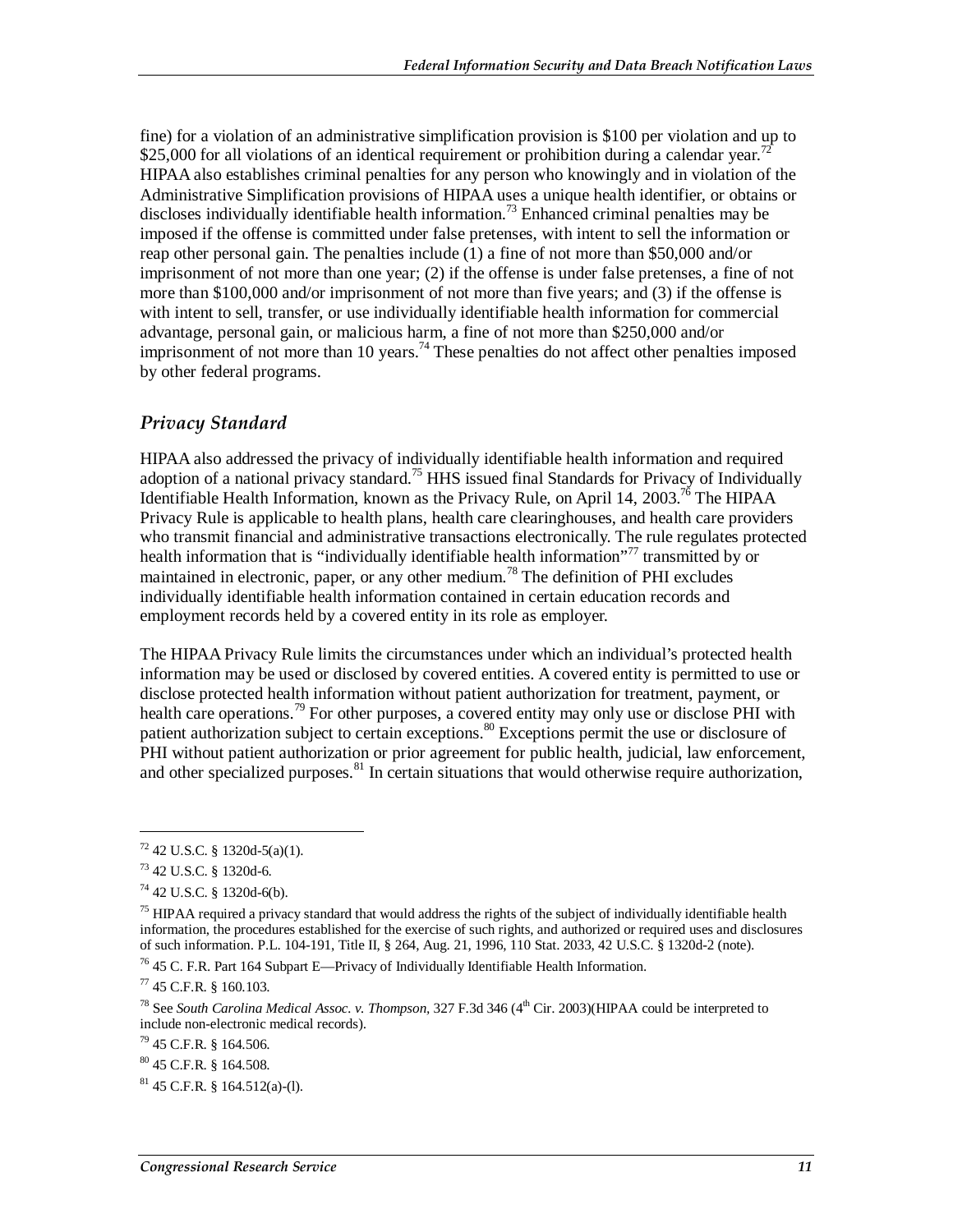a covered entity may use or disclose PHI without authorization provided that the individual is given the opportunity to object or agree prior to the use or disclosure.<sup>82</sup>

The HIPAA Privacy Rule also provides for accounting of certain disclosures;<sup>83</sup> requires covered entities to make reasonable efforts to disclose only the minimum information necessary; requires most covered entities to provide a notice of their privacy practices;<sup>84</sup> establishes individual rights to review and obtain copies of protected health information; $^{85}$  requires covered entities to safeguard protected health information from inappropriate use or disclosure; and gives individuals the right to request changes to inaccurate or incomplete protected health information.<sup>86</sup>

The HIPAA Privacy Rule requires a covered entity to maintain reasonable and appropriate administrative, technical, and physical safeguards to prevent use or disclosure of protected health information in violation of the Privacy Rule.<sup>87</sup> The Office of Civil Rights (OCR) in HHS enforces the Privacy Rule.<sup>88</sup>

#### *Security Standard*

Regulations governing security standards under HIPAA require health care covered entities to maintain administrative, technical, and physical safeguards to ensure the confidentiality, integrity, and availability of electronic "protected health information"<sup>89</sup>; to protect against any reasonably anticipated threats or hazards to the security or integrity of such information, as well as protect against any unauthorized uses or disclosures of such information.<sup>90</sup> The Centers for Medicare and Medicaid Services (CMS) has been delegated authority to enforce the HIPAA Security Standard.<sup>91</sup>

The Security Rule applies only to protected health information in electronic form (EPHI), and requires a covered entity to ensure the confidentiality, integrity, and availability of all EPHI the covered entity creates, receives, maintains, or transmits. Covered entities must protect against any reasonably anticipated threats or hazards to the security or integrity of such information, and any

1

 $87$  45 C.F.R. § 164.530(c).

<sup>82 45</sup> C.F.R. § 164.510.

<sup>83 45</sup> C.F.R. § 164.528.

<sup>84 45</sup> C.F.R. § 164.520.

<sup>85 45</sup> C.F.R. § 164.524.

<sup>86 45</sup> C. F.R. § 164.526.

<sup>88 65</sup> Fed. Reg. 82381.

<sup>&</sup>lt;sup>89</sup> "The term "individually identifiable health information" means any information, including demographic information collected from an individual, that - (A) is created or received by a health care provider, health plan, employer, or health care clearinghouse; and (B) relates to the past, present, or future physical or mental health or condition of an individual, the provision of health care to an individual, or the past, present, or future payment for the provision of health care to an individual, and - (i) identifies the individual; or (ii) with respect to which there is a reasonable basis to believe that the information can be used to identify the individual. 42 U.S.C. § 1320d(6).

<sup>&</sup>lt;sup>90</sup> HIPAA Security Standards for the Protection of Electronic Personal Health Information, 45 C.F.R. Part 164 (February 20, 2003).

<sup>91</sup> See generally, Centers for Medicare and Medicaid Services, *Security Materials* at http://www.cms.hhs.gov/ EducationMaterials/04\_SecurityMaterials.asp#TopOfPage.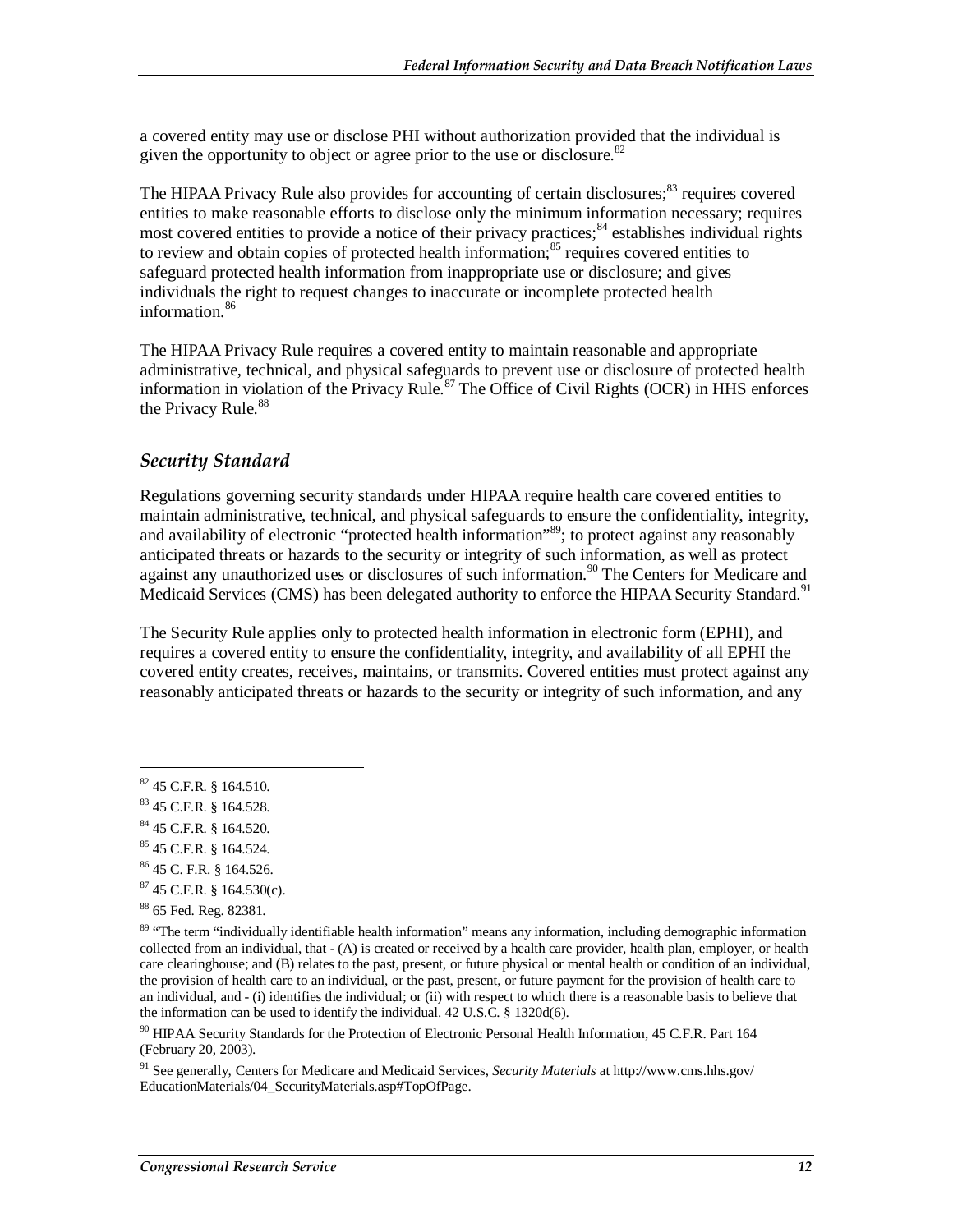reasonably anticipated uses or disclosures of such information that are not permitted or required under the Privacy Rule; and ensure compliance by its workforce.<sup>92</sup>

The Security Rule allows covered entities to consider such factors as the cost of a particular security measure, the size of the covered entity involved, the complexity of the approach, the technical infrastructure and other security capabilities in place, and the nature and scope of potential security risks. The Security Rule establishes "standards" that covered entities must meet, accompanied by implementation specifications for each standard. The Security Rule identifies three categories of standards: administrative, physical, and technical.

The Security Rule requires covered entities to enter into agreements with business associates who create, receive, maintain or transmit EPHI on their behalf. Under such agreements, the business associate must: implement administrative, physical and technical safeguards that reasonably and appropriately protect the confidentiality, integrity and availability of the covered entity's electronic protected health information; ensure that its agents and subcontractors to whom it provides the information do the same; and report to the covered entity any security incident of which it becomes aware. The contract must also authorize termination if the covered entity determines that the business associate has violated a material term. A covered entity is not liable for violations by the business associate unless the covered entity knew that the business associate was engaged in a practice or pattern of activity that violated HIPAA, and the covered entity failed to take corrective action.

#### **Subtitle D (Privacy) of Title XIII of the ARRA**

The Health Information Technology for Economic and Clinical Health Act (HITECH Act) was enacted as Title XIII of Division A (§§ 13001-13424) and Title IV of Division B (§§ 4001-4302) of the American Recovery and Reinvestment Act of 2009 (ARRA) and signed into law on February 17, 2009, by President Obama. $93$ 

As part of this new law, sweeping changes to the health information privacy regime were enacted. Most of the provisions in Subtitle D (Privacy) of Title XIII of ARRA are additional requirements supplementing the HIPAA Privacy and Security Rules, but a few provisions deal specifically with EHRs.<sup>94</sup> Subtitle D (Privacy) of Title XIII of ARRA extended application of certain provisions of the HIPAA Privacy and Security Rules to the business associates of HIPAA-covered entities making those business associates subject to civil and criminal liability for violations; established new limits on the use of protected health information for marketing and fundraising purposes; provided new enforcement authority for state attorneys general to bring suit in federal district court to enforce HIPAA violations; increased civil and criminal penalties for HIPAA violations; required covered entities and business associates to notify the public or HHS of data breaches (regardless of whether actual harm has occurred); changed certain use and disclosure rules for protected health information; and created additional individual rights.

 $92$  45 C.F.R. § 164.306(a).

 $93$  P.L. 111-5.

<sup>&</sup>lt;sup>94</sup> An electronic health record is defined as "an electronic record of health-related information on an individual that is created, gathered, managed, and consulted by authorized health care clinicians and staff." P.L. 111-5, § 13400(5).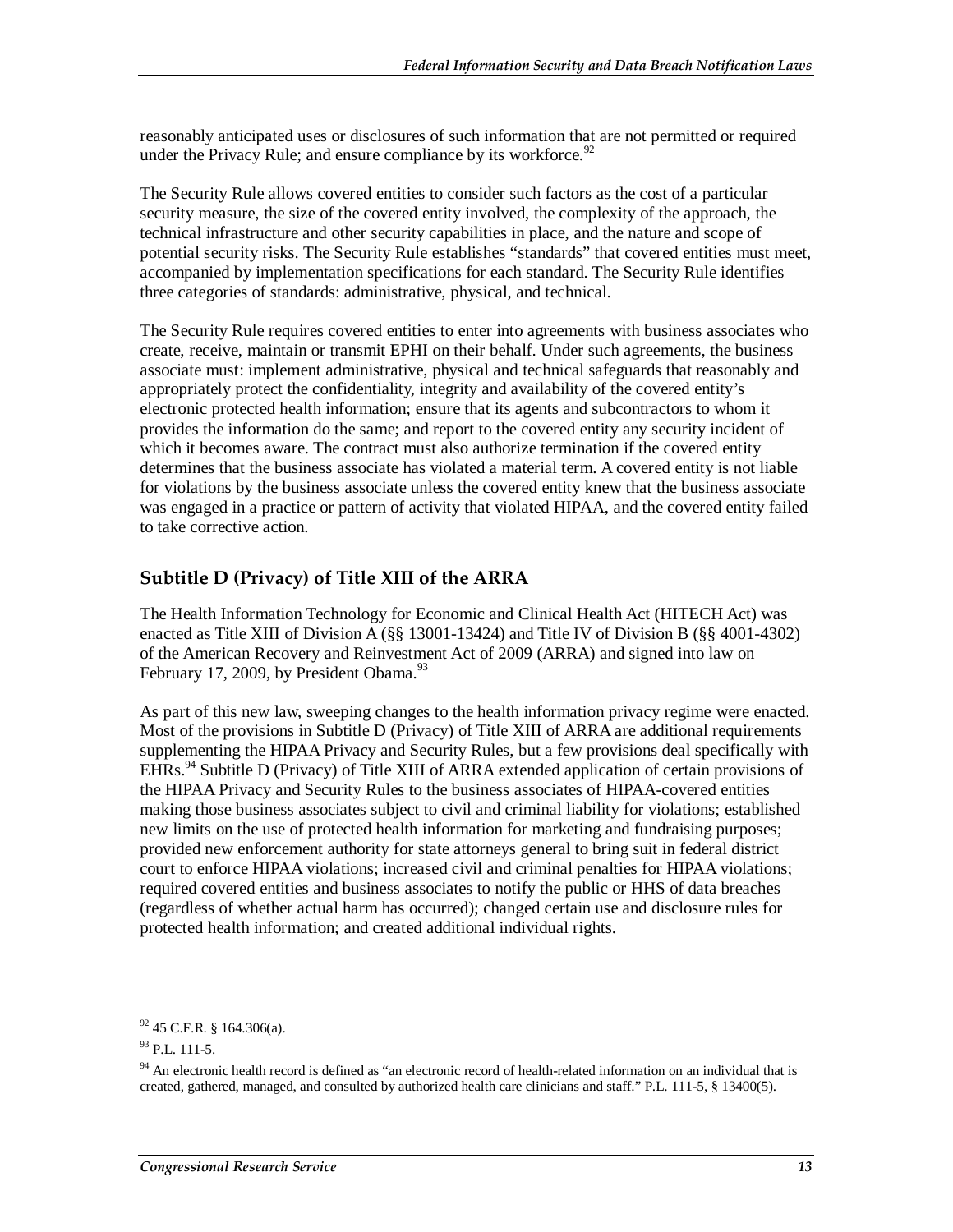#### *Application of the HIPAA Security Provisions and Penalties to Business Associates*

The HITECH Act extended the application of the HIPAA Security Rule's provisions on administrative, physical, and technical safeguards and documentation requirements to business associates of covered entities, making those business associates subject to civil and criminal liability for violations of the HIPAA Security Rule.<sup>95</sup>

Under the HIPAA Security Rule, only covered entities can be held civilly or criminally liable for violations. While business associates are still not technically considered covered entities under HIPAA, they will be subject to the same civil and criminal penalties as a covered entity for Security Rule violations after February 17, 2010.<sup>96</sup> The HITECH Act also requires existing business associate agreements to incorporate the new security requirements added by the HITECH Act.<sup>97</sup> The Secretary is also directed to issue annual guidance on the most effective and appropriate technical safeguards.<sup>98</sup> The guidance issued by HHS specifies encryption and destruction as the technologies and methodologies for rendering protected health information unusable, unreadable, or indecipherable to unauthorized individuals.<sup>99</sup> Covered entities and business associates, as well as entities covered by the FTC regulations, that secure information as specified by the guidance are relieved from providing notifications following the breach of such information.

#### *Breach Notification*

Prior to the enactment of the HITECH Act, neither the HIPAA Privacy nor Security Rule required covered entities or business associates to notify individuals when the security or privacy of their PHI had been compromised. Furthermore, vendors of personal health records (PHRs) were also under no obligation to notify affected individuals or the public after a breach of privacy or security.<sup>100</sup> The HITECH Act imposed such notification requirements on covered entities and business associates. A similar requirement was also imposed on vendors of PHR's.

The HITECH Act requires covered entities, business associates, and vendors of PHR's to notify affected individuals in the event of a "breach" of "unsecured protected health information."<sup>101</sup> A "breach" is defined as the "unauthorized acquisition, access, use, or disclosure of protected health information which compromises the security or privacy of such information, except where an unauthorized person to whom such information is disclosed would not reasonably have been able to retain such information."<sup>102</sup> A vendor of PHR is defined as "an entity, other than a covered

<sup>&</sup>lt;sup>95</sup> P.L. 111-5, § 13401. The HITECH Act adopts the same definition of business associates as the HIPAA Privacy and Security Rules. 45 C.F.R. § 160.103.

 $96$  P.L. 111-5, §§ 13401(b), 13404(c).

 $97$  P.L. 111-5, § 13404(a).

 $98$  P.L. 111-5, § 13401(c).

<sup>&</sup>lt;sup>99</sup> 74 Fed. Reg. 19006 (Apr. 27, 2009).

<sup>&</sup>lt;sup>100</sup> A PHR is defined as "an electronic record of identifiable health information on an individual that can be drawn from multiple sources and that is managed, shared, and controlled by or primarily for the individual." P.L. 111-5, § 13400(11). A vendor of PHR is defined as "an entity, other than a covered entity ... that offers or maintains a personal health record." P.L. 111-5, § 13400(18).

<sup>101</sup> P.L. 111-5, §§ 13402, 13407.

 $102$  P.L. 111-5, § 13400(1). Not included in the definition of breach are any unintentional acquisition, use, or access of (continued...)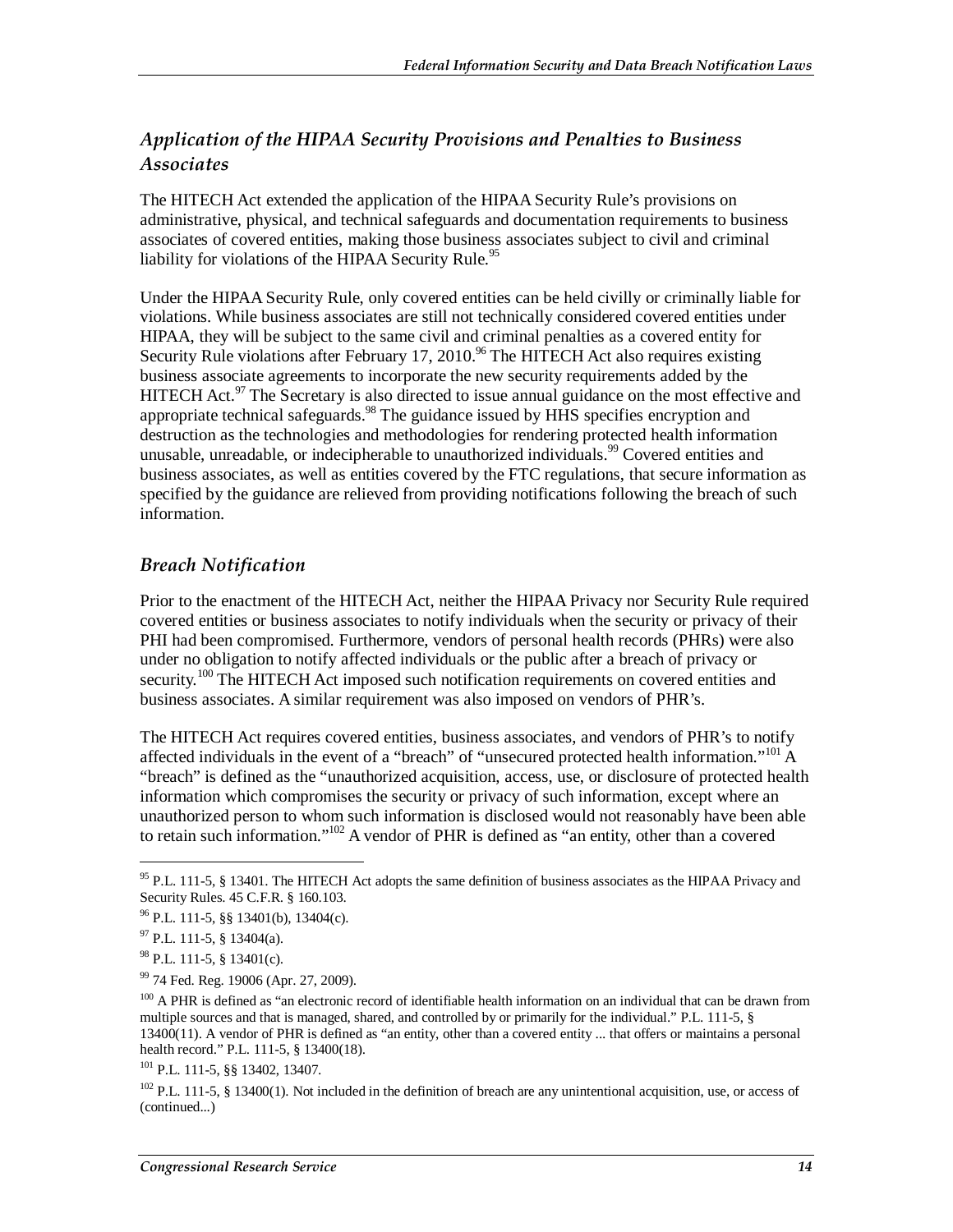entity ... that offers or maintains a personal health record."<sup>103</sup> The term "unsecured protected health information" means "protected health information that is not secured through the use of a technology or methodology specified by the Secretary in guidance."104 The HITECH Act required the HHS Secretary to issue guidance by April 17, 2009, and annually thereafter specifying the technologies and methodologies that render protected health information unusable, unreadable, or indecipherable to unauthorized individuals.<sup>105</sup> The HITECH Act also provides a default definition if such guidance is not issued. Under the default definition, PHI is unsecured if

it is not secured by a technology standard that renders protected health information unusable, unreadable, or indecipherable to unauthorized individuals and that is developed or endorsed by a standards developing organization that is accredited by the American National Standards Institute.

On April 17, 2009, guidance on the meaning of "unsecured protected health information " was issued by  $HHS$ <sup>106</sup>. The guidance became effective upon issuance; however, the comment period remained open until May 17, 2009. It identified two methods for rendering PHI unusable, unreadable, or indecipherable to unauthorized individuals: encryption and destruction (paper and electronic form). Pursuant to this guidance, "if PHI is rendered unusable, unreadable, or indecipherable to unauthorized individuals by one or more of the methods identified in this guidance, then such information is not 'unsecured' PHI. Thus, because the breach notification requirements apply only to breaches of unsecured PHI, this guidance provides the means by which covered entities and their business associates are to determine whether a breach has occurred [and the extent] to which the notification obligations under the Act and its implementing regulations apply."<sup>107</sup>

#### *Notice of Unauthorized Disclosure of Protected Health Information*

Section 13402 of the HITECH Act requires a covered entity to notify affected individuals when it discovers that their unsecured PHI has been, or is reasonably believed to have been, breached.<sup>108</sup> This requirement applies to covered entities that access, maintain, retain, modify, record, store, destroy, or otherwise hold, use, or disclose unsecured protected health information. The scope of notification is dependant upon the number of individuals whose unsecured PHI was compromised. Generally, only written notice need be provided if less than 500 individuals are

<sup>(...</sup>continued)

PHI by an employee or other authorized individual of a covered entity or a business associate done in good faith and within the scope of employment or the relationship where such information is not breached any further; or inadvertent disclosures by authorized persons of PHI within the same facility; and information received as a result of such disclosure is not further disclosed without authorization.

<sup>103</sup> P.L. 111-5, § 13400(18).

<sup>104</sup> P.L. 111-5, § 13402(h).

<sup>105</sup> P.L. 111-5, § 13402(h).

<sup>106</sup> HHS, *Guidance Specifying the Technologies and Methodologies That Render Protected Health Information Unusable, Unreadable, or Indecipherable to Unauthorized Individuals for Purposes of the Breach Notification Requirements under Section 13402 of Title XIII (Health Information Technology for Economic and Clinical Health Act) of the American Recovery and Reinvestment Act of 2009*, at 2, available at http://www.hhs.gov/ocr/privacy/hipaa/ understanding/coveredentities/hitechrfi.pdf.

<sup>107</sup> *Id.* at 15-16.

<sup>108</sup> P.L. 111-5, § 13402(a).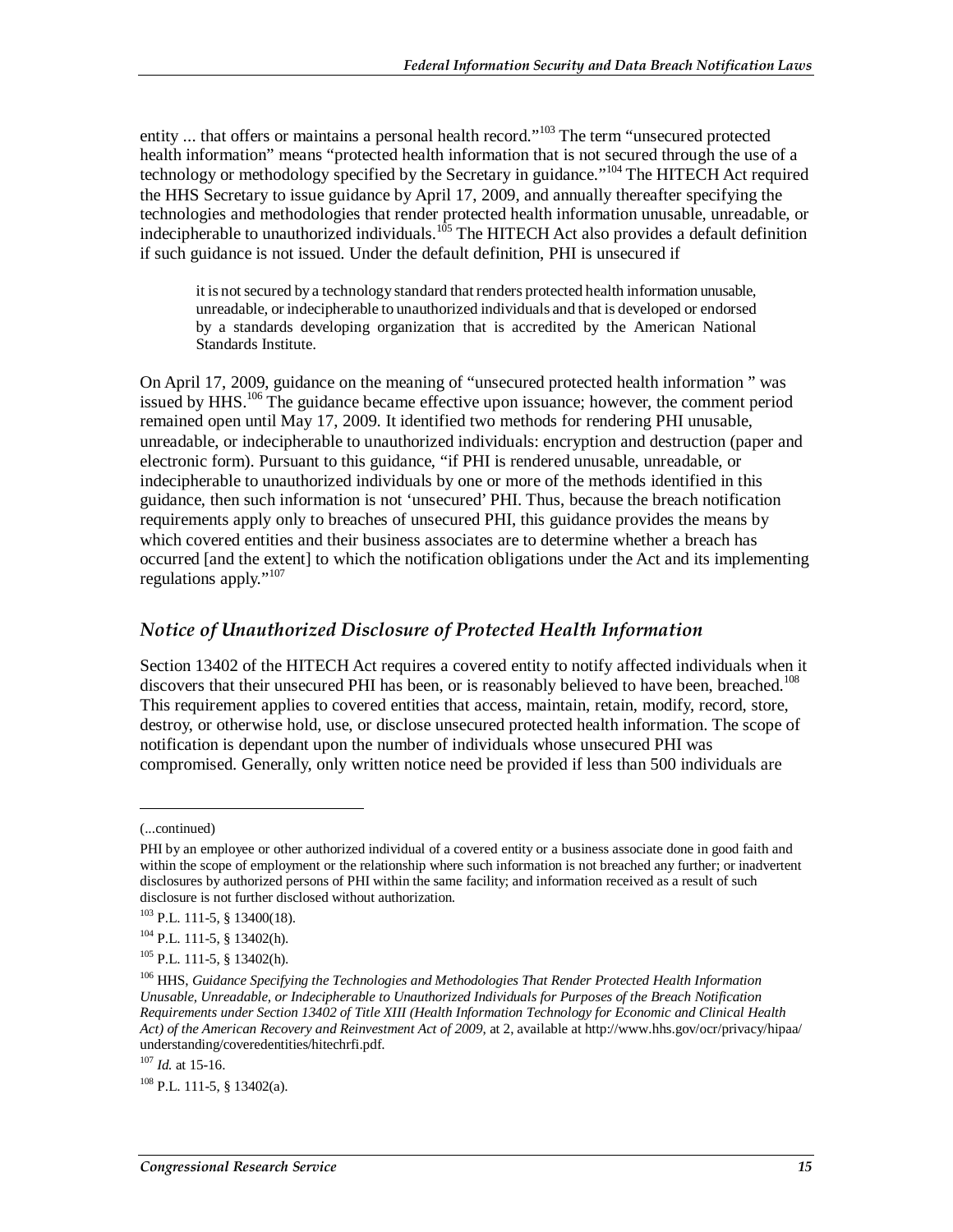involved.<sup>109</sup> For larger breaches, notice through prominent media outlets may be required. In all cases, the Secretary of HHS must be notified, although breaches involving less than 500 people may be reported on an annual basis. The Secretary of HHS is directed to display on the department's website a list of covered entities with breaches involving more than 500 individuals.

Generally, notice must be given without unreasonable delay, but no later than 60 days after the breach is discovered. If a delay is not reasonable, a covered entity may still have violated this provision even if notice was given within 60 days. In an enforcement action of this provision, the covered entity has the burden of proving that any delay was reasonable. Delayed notification is permitted for law enforcement purposes if a law enforcement official determines that notice would impede a criminal investigation or cause damage to national security.

To the extent possible, notification of a breach must include a description of what occurred; the types of information involved in the breach; steps individuals should take in response to the breach; what the covered entity is doing to investigate, mitigate, and protect against further harm; and contact information to obtain additional information.

No later than February 17, 2010, and annually thereafter, the Secretary is required to submit a report to Congress containing information on the number and nature of breaches for which notice was provided, and actions taken in response to such breaches.<sup>110</sup> The Secretary is also directed to issue interim final regulations, no later than 180 days after enactment, to implement the breach notification requirement.<sup>111</sup> This breach notification requirement will apply to breaches that are discovered 30 days after these regulations are promulgated.<sup>112</sup> The Breach Notification Interim Final Regulation was issued August 24, 2009, addressing notification to individuals, the media, and the Secretary, by a business associate; law enforcement delay; and administrative requirements and burdens of proof.<sup>113</sup>

#### *Notice of Unauthorized Disclosure of Personal Health Records*

Section 13407 of the HITECH Act includes a breach notification requirement for PHR vendors (such as Google Health or Microsoft Vault), service providers to PHR vendors, and PHR servicers that are not covered entities or business associates that sunsets "if Congress enacts new legislation."<sup>114</sup> Under this breach notification requirement, these entities are required to notify citizens and residents of the United States whose unsecured "PHR identifiable health information" has been, or is believed to have been, breached. PHR vendors, service providers to PHR vendors, and PHR servicers are also required to notify the federal government, although in this case the governing agency is the Federal Trade Commission (FTC) and not  $HHS$ <sup>115</sup>

<u>.</u>

<sup>&</sup>lt;sup>109</sup> If recent contact information for these individuals cannot be obtained, more public notice via the covered entity's website or through media publications may be required. P.L. 111-5,  $\frac{8}{3}$  13402(e)(1)(B).

 $110$  P.L. 111-5, § 13402(i).

 $111$  P.L. 111-5, § 13402(j).

 $112$  *Id.* 

<sup>113 45</sup> C.F.R. 164.400 *et seq.*, available at http://edocket.access.gpo.gov/2009/pdf/E9-20169.pdf.

<sup>114</sup> P.L. 111-5, § 13407(g)(2). For further information on electronic personal health records, *see* CRS Report RS22760, *Electronic Personal Health Records*, by Gina Stevens.

<sup>&</sup>lt;sup>115</sup> The FTC is directed to also notify the Secretary of HHS in the event of a breach.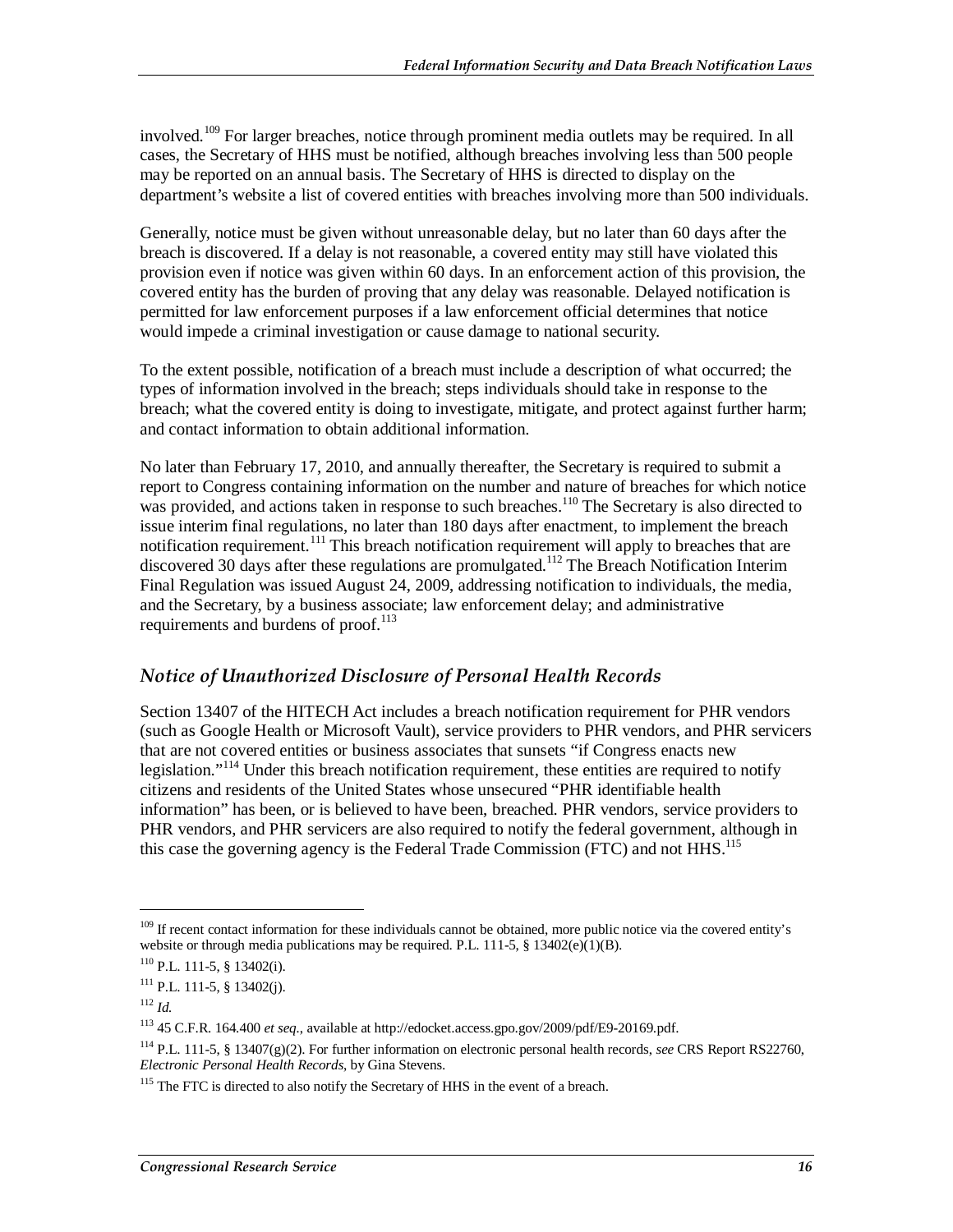The HITECH Act defines several terms specific to the PHR breach notification requirement. A "breach of security" is defined as the unauthorized acquisition of an individual's PHR identifiable health information.<sup>116</sup> PHR identifiable health information is defined as individually identifiable health information, and includes information provided by or on behalf of the individual, and information that can reasonably be used to identify the individual.<sup>117</sup>

The requirements regarding the scope, timing, and content of these notifications are identical to the requirements applicable to breaches of PHI under § 13402 of the HITECH Act. Violations of these requirements shall be considered unfair and deceptive trade practices in violation of the Federal Trade Commission Act.<sup>118</sup>

The HITECH Act also directed the FTC to issue regulations implementing these requirements by August 18, 2009. A Health Breach Notification Rule was promulgated by the FTC on August 25,  $2009$ <sup>119</sup> It would apply to breaches that are discovered after September 18, 2009, by vendors of PHRs, PHR-related entities, and third party service providers—irrespective of any jurisdictional tests in the FTC Act—that maintain information on U.S. citizens or residents.<sup>120</sup> The rule contains provisions discussing timeliness, methods of notification, content, and enforcement of the breach notification requirements.

#### **Gramm-Leach-Bliley Act**

Title V of the Gramm-Leach-Bliley Act of 1999 (GLBA) requires financial institutions to provide customers with notice of their privacy policies, and requires financial institutions to safeguard the security and confidentiality of customer information, to protect against any anticipated threats or hazards to the security or integrity of such records; and to protect against unauthorized access to or use of such records or information which could result in substantial harm or inconvenience to any customer.<sup>121</sup> Financial institutions are defined as businesses that are engaged in certain "financial activities" described in Section 4(k) of the BankHolding Company Act of 1956 and accompanying regulations.<sup>122</sup> Such activities include traditional banking, lending, and insurance functions, along with other financial activities. Financial institutions are prohibited from disclosing "nonpublic personal information"<sup>123</sup> to non-affiliated third parties without providing

122 12 U.S.C. § 1843(k).

 $123$  (4) Nonpublic personal information.

(A) The term "nonpublic personal information" means personally identifiable financial information—

(i) provided by a consumer to a financial institution;

(ii) resulting from any transaction with the consumer or any service performed for the consumer; or

(iii) otherwise obtained by the financial institution.

(C) Notwithstanding subparagraph (B), such term— (continued...)

 $116$  P.L. 111-5, § 13407(f)(1).

 $117$  P.L. 111-5, § 13407(f)(2).

<sup>118</sup> *See* CRS Report RL34120, *Federal Information Security and Data Breach Notification Laws*, by Gina Stevens, at 20-21.

<sup>11916</sup> C.F.R. 318 *et seq.* (Aug. 25, 2009).

 $120$  *Id.* 

<sup>121 15</sup> U.S.C. § 6801 - 6809. *See* CRS Report RS20185, *Privacy Protection for Customer Financial Information*, by M. Maureen Murphy.

<sup>(</sup>B) Such term does not include publicly available information, as such term is defined by the regulations prescribed under section 6804 of this title.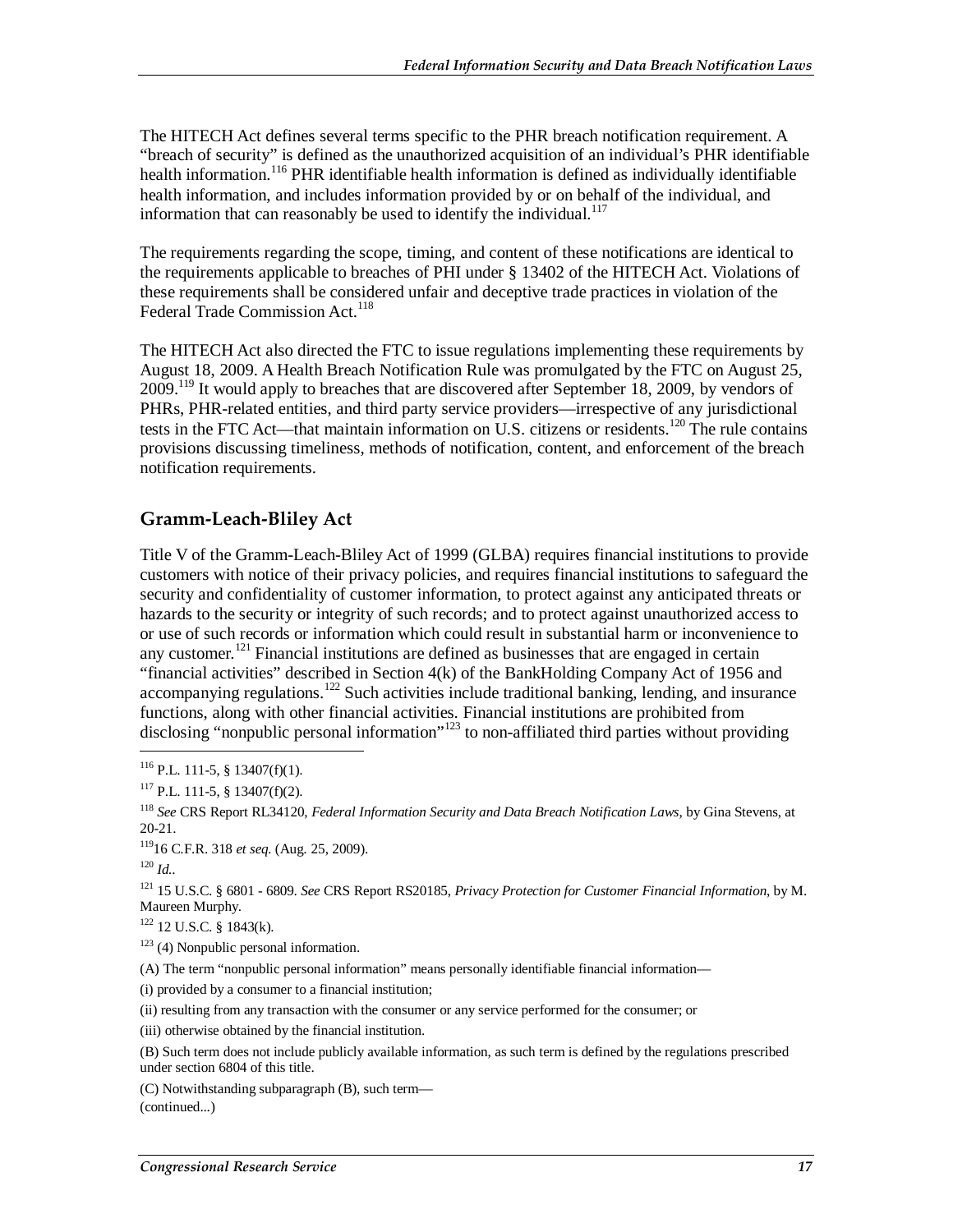customers with a notice of privacy practices and an opportunity to opt-out of the disclosure. A number of statutory exceptions are provided to this disclosure rule, including that financial institutions are permitted to disclose nonpublic personal information to a non-affiliated third party to perform services for or functions on behalf of the financial institution.

#### *Privacy Rule*

Regulations implementing GLBA's privacy requirements published by the federal banking regulators govern the treatment of nonpublic personal information about consumers by financial institutions,124 require a financial institution in specified circumstances to provide notice to customers about its privacy policies and practices, describe the conditions under which a financial institution may disclose nonpublic personal information about consumers to nonaffiliated third parties, and provide a method for consumers to prevent a financial institution from disclosing that information to most nonaffiliated third parties by "opting out" of that disclosure, subject to exceptions.<sup>125</sup>

#### *FTC Safeguards Rule*

This rule implements GLBA's requirements for entities under FTC jurisdiction. The Safeguards Rule applies to all businesses, regardless of size, that are "significantly engaged" in providing financial products or services. These include, for example, check-cashing businesses, payday lenders, mortgage brokers, nonbank lenders, real estate appraisers, and professional tax preparers. The Safeguards Rule also applies to companies like credit reporting agencies and ATM operators that receive information about the customers of other financial institutions. The rule requires financial institutions to have an information security plan that "contains administrative, technical, and physical safeguards" to "insure the security and confidentiality of customer information: protect against any anticipated threats or hazards to the security or integrity of such information; and protect against unauthorized access to or use of such information that could result in substantial harm or inconvenience to any customer."<sup>126</sup> Using its authority under the Safeguards Rule, the Commission has brought a number of enforcement actions to address the failure to provide reasonable and appropriate security to protect consumer information.<sup>127</sup>

#### *Information Security Guidelines*

Section 501(b) of GLBA requires the banking agencies to establish standards for financial institutions relating to administrative, technical, and physical safeguards to ensure the security,

<u>.</u>

<sup>(...</sup>continued)

<sup>(</sup>i) shall include any list, description, or other grouping of consumers (and publicly available information pertaining to them) that is derived using any nonpublic personal information other than publicly available information; but

<sup>(</sup>ii) shall not include any list, description, or other grouping of consumers (and publicly available information pertaining to them) that is derived without using any nonpublic personal information. 15 U.S.C. § 6809(4).

 $124$  16 C.F.R. Part 13 (FTC); 12 C.F.R. Parts 40 (OCC), 216 (FRB), 332 (FDIC), 573 (OTS), and 716 (NCUA).

<sup>&</sup>lt;sup>125</sup> See generally, 12 C.F.R. 225.28, 225.86.

<sup>&</sup>lt;sup>126</sup> Standards for Insuring the Security, Confidentiality, Integrity and Protection of Customer Records and Information, 16 C.F.R. Part 314.

 $127$  For information on enforcement actions the Commission has brought involving the privacy of consumer information under Section 5 of the FTC Act, see http://www.ftc.gov/privacy/privacyinitiatives/safeguards\_enf.html.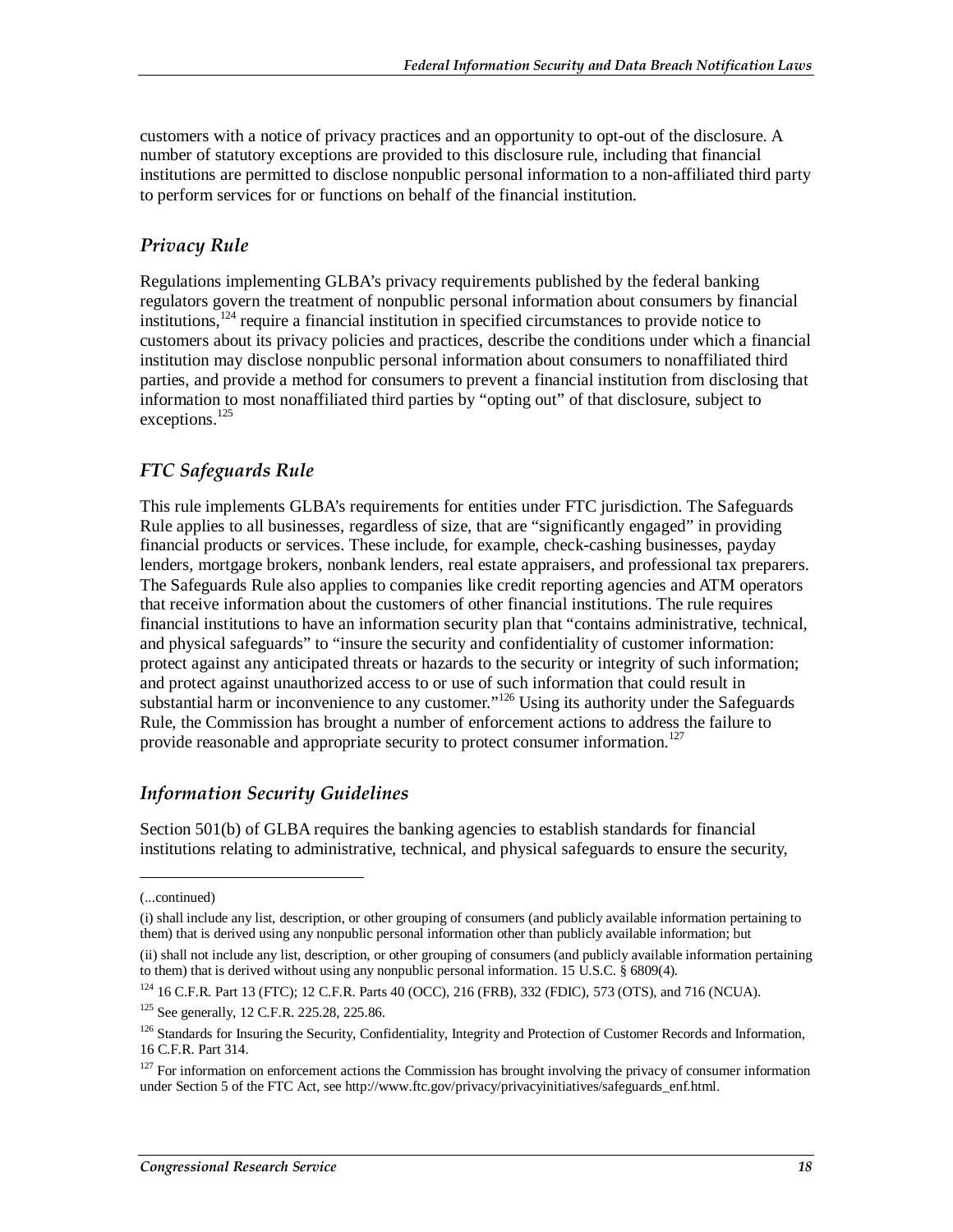confidentiality, and integrity of customer information, protect against any anticipated threats or hazards to the security or integrity of such information, and protect against unauthorized access to or use of such information that could result in substantial harm or inconvenience to any customer.

Interagency Guidance issued by the federal banking regulators<sup>128</sup> applies to customer information which is defined as "any record containing nonpublic personal information ... about a customer, whether in paper, electronic, or other form, that is maintained by or on behalf of" a financial institution."<sup>129</sup> The security guidelines direct each financial institution to assess the risks of reasonably foreseeable threats that could result in unauthorized disclosure, misuse, alteration, or destruction of customer information and customer information systems, the likelihood and potential damage of threats, and the sufficiency of policies, procedures, customer information systems, and other controls. Following the assessment of risks, the security guidelines require a financial institution to manage and control the risk through the design of a program to address the identified risks, train staff to implement the program, regularly test the key controls, systems, and procedures of the information security program, and develop and maintain appropriate measures to dispose of customer information. The security guidelines also direct every financial institution to require its service providers by contract to implement appropriate measures designed to protect against unauthorized access to or use of customer information that could result in substantial harm or inconvenience to any customer. Each financial institution is required to monitor, evaluate, and adjust its information security program as necessary. Finally, each financial institution is required to report to its board at least annually on its information security program, compliance with the security guidelines, and issues such as risk assessment, risk management and control decisions, service provider arrangements, results of testing, security breaches or violations and management's responses, and recommendations for changes in the information security program.

#### *Response Programs for Unauthorized Access to Customer Information and Customer Notice*

The security guidelines recommend implementation of a risk-based response program, including customer notification procedures, to address unauthorized access to or use of customer information maintained by a financial institution or its service provider that could result in substantial harm or inconvenience to any customer, and require disclosure of a data security breach if the covered entity concludes that "misuse of its information about a customer has occurred or is reasonably possible."130 Pursuant to the guidance, substantial harm or inconvenience is most likely to result from improper access to "sensitive customer information."<sup>131</sup>

<u>.</u>

<sup>&</sup>lt;sup>128</sup> See 12 C.F.R. Part 30, App. B (national banks); 12 C.F.R. Part 208App. D-2 and Part 255, App. F (state member banks and holding companies); 12 C.F.R. Part 364, App. B (state non-member banks); 12 C.F.R. Part 570, App. B (savings associations; 12 C.F.R. Part 748, App. A (credit unions).

<sup>&</sup>lt;sup>129</sup> See Board of Governors Federal Reserve System, The Commercial Bank Examination Manual, Supp. 27, 984-1034 (May 2007), at http://www.federalreserve.gov/boarddocs/SupManual/cbem/200705/0705cbem.pdf.

<sup>&</sup>lt;sup>130</sup> Interagency Guidance on Response Programs for Unauthorized Access to Customer Information and Customer Notice, Part III of Supplement A to Appendix, at 12 C.F.R. Part 30 (OCC), Supplement A to Appendix D-2, at 12 C.F.R. Part 208 (Federal Reserve System), 12 C.F.R. Part 364 (FDIC), and 12 C.F.R. Part 568 (Office of Thrift Supervision), 70 Fed. Reg. 15736 - 15754 (March 29, 2005).

<sup>&</sup>lt;sup>131</sup> "Sensitive customer information means a customer's name, address, or telephone number, in conjunction with the customer's social security number, driver's license number, account number, credit or debit card number, or a personal (continued...)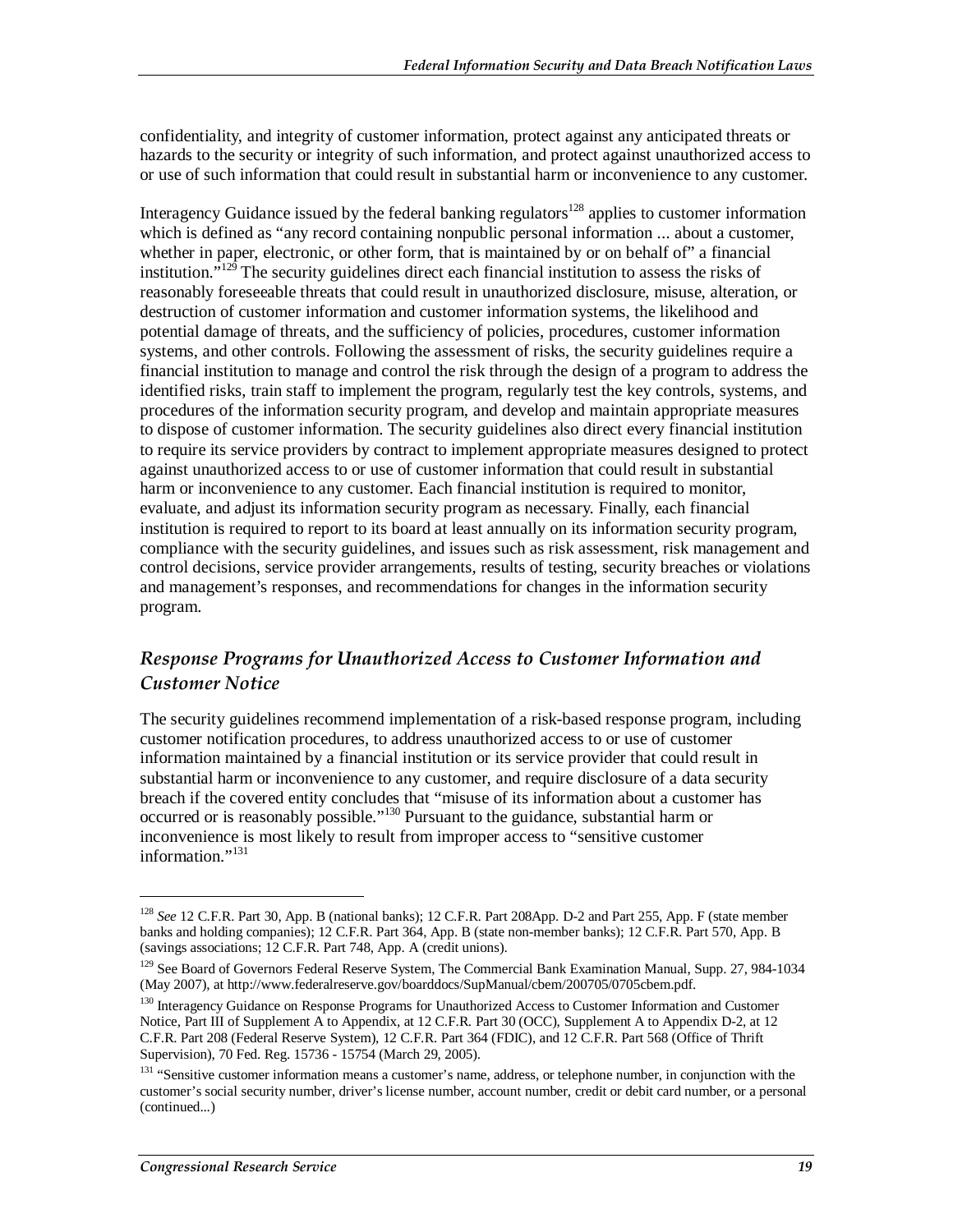At a minimum, an institution's response program should contain procedures for: assessing the nature and scope of an incident and identifying what customer information systems and types of customer information have been accessed or misused; notifying its primary federal regulator when the institution becomes aware of an incident involving unauthorized access to or use of sensitive customer information; consistent with the Agency's Suspicious Activity Report ("SAR") regulations, notifying appropriate law enforcement authorities; taking appropriate steps to contain and control the incident to prevent further unauthorized access to or use of customer information (e.g., by monitoring, freezing, or closing affected accounts and preserving records and other evidence); and notifying customers when warranted.

The security guidelines note that financial institutions have an affirmative duty to protect their customers' information against unauthorized access or use, and that customer notification of a security breach involving the customer's's information is a key part of that duty. The guidelines prohibit institutions from forgoing or delaying customer notification because of embarrassment or inconvenience.

The guidelines provide that when a financial institution becomes aware of an incident of unauthorized access to sensitive customer information, the institution should conduct a reasonable investigation to promptly determine the likelihood that the information has been or will be misused. If the institution determines that misuse has occurred or is reasonably possible, it should notify the affected customer as soon as possible. Customer notice may be delayed if an appropriate law enforcement agency determines that notification will interfere with a criminal investigation and provides the institution with a written request for the delay. The institution should notify its customers as soon as notification will no longer interfere with the investigation.

If a financial institution can determine which customers' information has been improperly accessed, it may limit notification to those customers whose information it determines has been misused or is reasonably likely to be misused. In situations where the institution determines that a group of files has been accessed improperly, but is unable to identify which specific customers' information has been accessed, and the institution determines that misuse of the information is reasonably possible, it should notify all customers in the group. The guidelines also address what information should be included in the notice sent to the financial institution's customers.

#### **Federal Trade Commission Act**

The Federal Trade Commission (FTC), an independent agency of the U.S. government, was established by the Federal Trade Commission Act of 1914 (FTCA).<sup>132</sup> Its principal mission is the promotion of consumer protection and the elimination and prevention of anticompetitive business practices. The Commission's jurisdiction extends to a variety of entities and individuals operating in commerce. The FTC has taken a multi-faceted approach to protecting the privacy and security of consumers' personal information. Its enforcement tools include laws and regulations such as the Safeguards Rule issued under the Gramm-Leach-Bliley Act, which requires financial

<sup>(...</sup>continued)

identification number or password that would permit access to the customer's account. Sensitive customer information also includes any combination of components of customer information that would allow someone to log onto or access the customer's account, such as user name and password or password and account number." 70 Fed. Reg. 15736-15754 (March 29, 2005).

<sup>132 15</sup> U.S.C. §§ 41-58.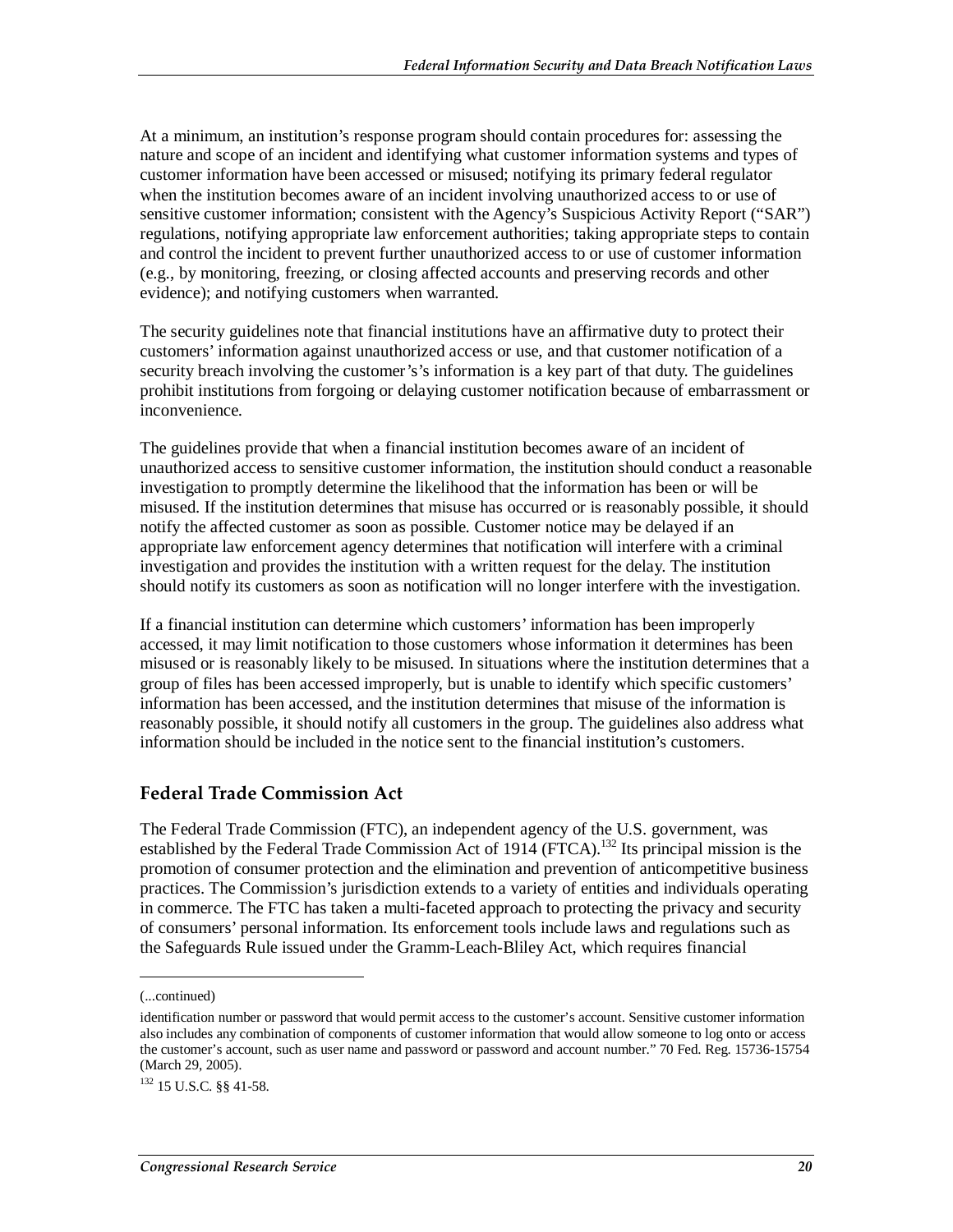institutions to take reasonable measures to protect customer data, and the Disposal Rule under the FACT Act which requires companies to dispose of credit report data in accord with a set of practices designed to prevent others from using that data without authorization.<sup>133</sup>

Section 5 of the FTC Act prohibits "unfair or deceptive acts or practices in or affecting commerce."<sup>134</sup> Unfair practices are practices that cause or are likely to cause consumers substantial injury that is neither reasonably avoidable by consumers not offset any countervailing benefit to consumers or competition.<sup>135</sup> A representation, omission, or practice is deceptive if (1) it is likely to mislead consumers acting reasonably under the circumstances; and (2) it is material—likely to affect consumers' conduct or decisions with respect to the product at issue.<sup>136</sup>

The Commission has used Section 5 to challenge deceptive claims companies have made about the privacy and security of their customers' personal information. In deceptive security claims cases the FTC alleged that the companies had made promises to take reasonable steps to protect sensitive consumer information, and that they did not implement reasonable and appropriate measures to protect the sensitive personal information obtained from customers against unauthorized access.<sup>137</sup> In unfair practices cases, the FTC has alleged that a company's failure to employ reasonable and appropriate security measures to protect consumers' personal information caused or was likely to cause substantial injury to consumers that was not offset by countervailing benefits to consumers or competition and was not reasonably avoidable by consumers.

In cases where the FTC did not have authority to assess civil money penalties, the FTC entered into consent orders requiring the defendants to implement information security programs (e.g., B.J.'s Wholesale Club, DSW, Inc., and Card Systems). In a recent case where violations of the Federal Trade Commission Act and the Fair Credit Reporting Act were alleged, the largest civil money penalty ever by the FTC (\$10 million) was assessed.

#### **Fair Credit Reporting Act, as amended by the Fair and Accurate Transactions Act**

The Fair Credit Reporting Act of 1970 (FCRA) regulates credit bureaus, entities or individuals who uses credit reports, and businesses that furnish information to credit bureaus.<sup>138</sup> "[A] major purpose of the Act is the privacy of a consumer's credit-related data."<sup>139</sup> Consumer reporting agencies, also known as credit bureaus, have particular responsibilities with respect to ensuring that a consumer's information is used only for purposes that are permissible under the act, $^{140}$  for ensuring that "reasonable procedures" are employed (including making reasonable efforts to verify the identity of each new prospective user of consumer report information and the uses

<sup>133</sup> See CRS Report RL32535, *Implementation of the Fair and Accurate Credit Transactions (FACT) Act of 2003*, by Angie A. Welborn and Grace Chu.

 $134$  15 U.S.C.  $88$  45(a).

<sup>135 15</sup> U.S.C. § 45(n).

<sup>&</sup>lt;sup>136</sup> Cliffdale Associates Inc., 103 F.T.C. 110(1984).

 $137$  For information on enforcement actions involving the privacy of consumer information under Section 5 of the FTC Act, see http://www.ftc.gov/privacy/privacyinitiatives/promises\_enf.html.

<sup>138 15</sup> U.S.C. §§ 1681 - 1681x, as amended.

<sup>139</sup> *Trans Union Corp. v. FTC*, 81 F.3d 228, 234 (D.C. Cir. 1996).

 $140$  15 U.S.C. § 1681e(a).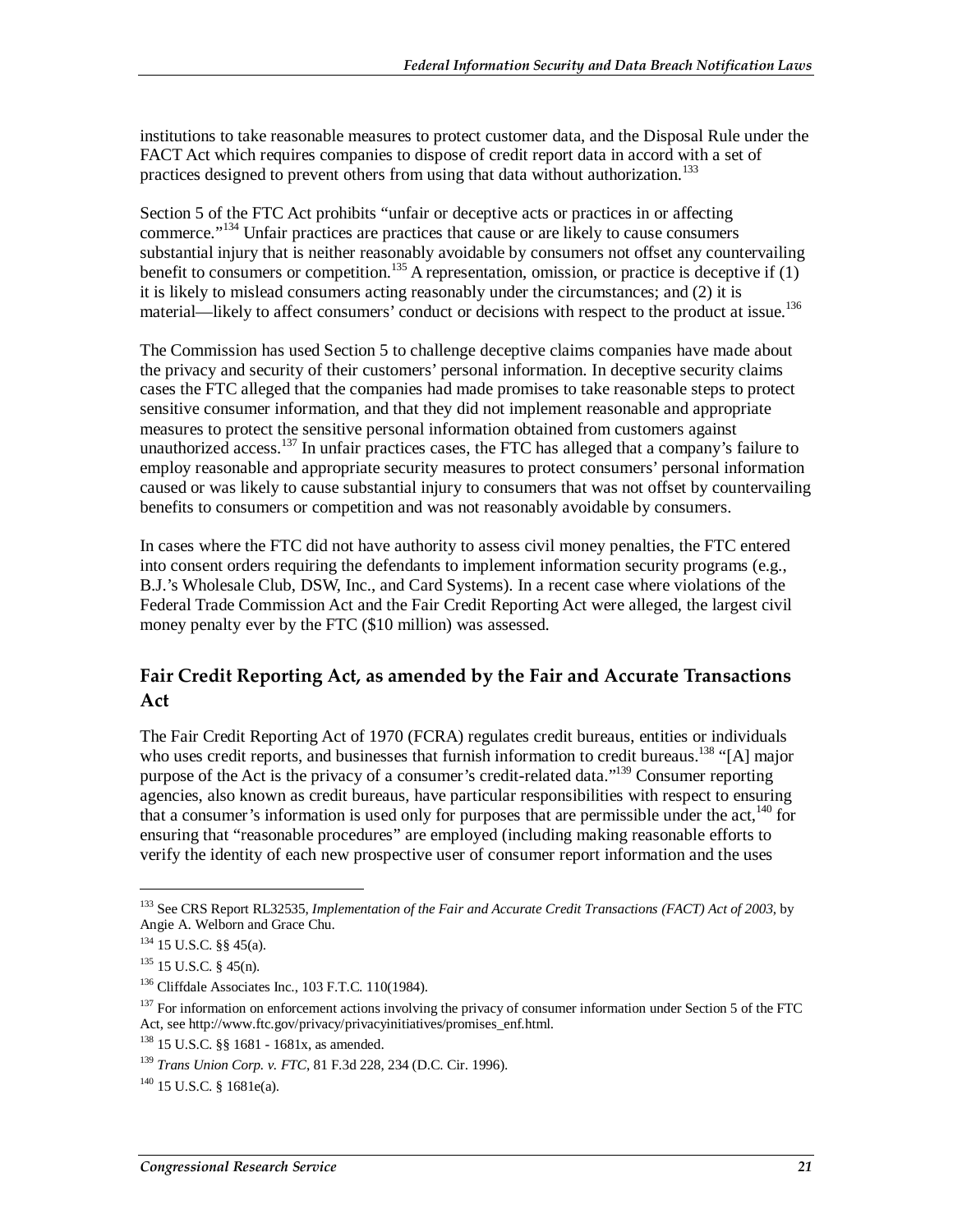certified by each prospective user prior to furnishing such user a consumer report) to ensure that consumer reports are supplied only to those with a permissible purpose,  $141$  and for correcting information in a consumer's report that may be incorrect or the result of fraud.<sup>142</sup> Permissible purposes include decisions involving credit, insurance, or employment.<sup>143</sup> A consumer reporting agency is also permitted to provide reports to persons having "a legitimate business need" for the information in connection with a consumer-oriented transaction. The Act and its requirements only apply to entities that fall within the definition of a "consumer reporting agency,"<sup>144</sup> and only to products that fall within the definition of a "consumer report."<sup>145</sup>

The Fair and Accurate Transactions Act ("FACT Act") amended FCRA, adding requirements designed to prevent identity theft and assist identity theft victims. The FACT Act also included a provision requiring financial regulatory<sup>146</sup> agencies and the FTC to promulgate a coordinated rule designed to prevent unauthorized access to consumer report information by requiring reasonable procedures for the proper disposal of such information.

The Federal Trade Commission enforces the FCRA. A violation under the FCRA is deemed to be an unfair or deceptive act or practice in violation of section 5(a) of the FTC Act. There are various penalties for violating the FCRA, the applicability of a particular provision depends on such factors as who brings the action and the degree of the violator's noncompliance. For example, the Act imposes liability for both willful noncompliance and negligent noncompliance.<sup>147</sup> The monetary penalties include actual damages sustained by a consumer, plus costs and attorneys fees. In the case of willful violations, the court may also award punitive damages to a consumer. Any person who procures a consumer report under false pretenses, or knowingly without a permissible purpose, is liable for \$1000 or actual damages (whichever is greater) to both the consumer and to the consumer reporting agency.<sup>148</sup> Also, the Act governs enforcement actions brought by the Commission, other agencies, and the states, and provides for various monetary and injunctive penalties.<sup>149</sup> For those who knowingly violate the FCRA, the monetary penalties include up to \$2500 per violation in a civil action brought by the Commission.<sup>150</sup>

<sup>&</sup>lt;sup>141</sup> 15 U.S.C. § 1681e.

<sup>142</sup> For a detailed discussion of the Fair Credit Reporting Act, see CRS Report RL31666, *Fair Credit Reporting Act: Rights and Responsibilities*, by Margaret Mikyung Lee. <sup>143</sup> 15 U.S.C. § 1681b.

<sup>&</sup>lt;sup>144</sup> The FCRA defines "consumer reporting agency" as "any person which, for monetary fees, dues, or on a cooperative nonprofit basis, regularly engages in whole or in part in the practice of assembling or evaluating consumer credit information or other information on consumers for the purpose of furnishing consumer reports to third parties, and which uses any means or facility of interstate commerce for the purpose of preparing or furnishing consumer reports." 15 U.S.C. § 1681a(f).

<sup>&</sup>lt;sup>145</sup> A "consumer report" is "any written, oral, or other communication of any information by a consumer reporting agency bearing on a consumer's credit worthiness, credit standing, credit capacity, character, general reputation, personal characteristics, or mode of living which is used or expected to be used or collected in whole or in part for the purpose of serving as a factor in establishing the consumer's eligibility for credit or insurance to be used primarily for personal, family, or household purposes; employment purposes; or any other purpose authorized under section 604 [of the FCRA]." 15 U.S.C. § 1681a(d).

<sup>146</sup> P.L. 108-159, 117 Stat. 1952.

 $147$  15 U.S.C. § 1681n(a).

<sup>&</sup>lt;sup>148</sup> 15 U.S.C. § 1681n(b).

<sup>149 15</sup> U.S.C. § 1681s.

<sup>150 15</sup> U.S.C. § 1681s(2)(A).